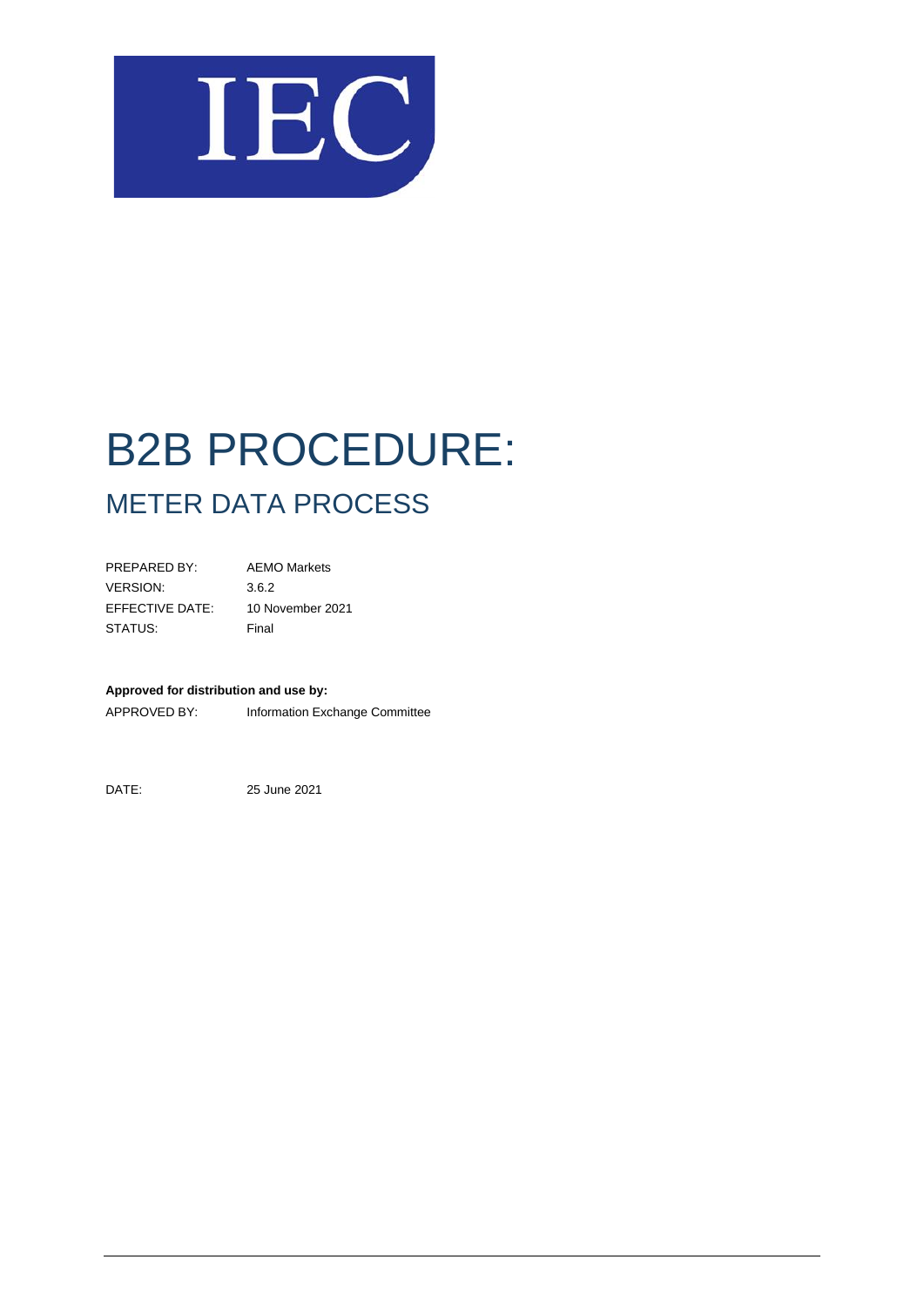

# **VERSION RELEASE HISTORY**

| <b>Version</b> | Date       | <b>Comments</b>                                                                                                                                                                                                                                                                                                                                    |
|----------------|------------|----------------------------------------------------------------------------------------------------------------------------------------------------------------------------------------------------------------------------------------------------------------------------------------------------------------------------------------------------|
| 2.0            | 13/11/2013 | Updated version numbers and release date to retain version numbering with<br>other B2B Procedures.                                                                                                                                                                                                                                                 |
| 2.1            | 15/05/2014 | Updated version numbers and release date to retain version numbering with<br>other B2B Procedures.                                                                                                                                                                                                                                                 |
| 2.2            | 21/11/2014 | Minor changes made to section 2.5 and timing requirements for Provide Meter<br>Data Process (section 3.2) added following MSWG review.<br>Updated version numbers and release date to retain version numbering with<br>other B2B Procedures.                                                                                                       |
| 3.0            | 06/03/2017 | Updated for the following:<br>National Electricity Amendment (Expanding Competition in Metering and<br>Related Services) Rule 2015 No. 12;<br>National Electricity Amendment (Embedded Networks) Rule 2015 No. 15;<br>$\bullet$<br>and<br>National Electricity Amendment (Updating the Electricity B2B Framework)<br>$\bullet$<br>Rule 2016 No. 6. |
| 3.1            | 01/12/2017 | Updated for IEC B2B Errata                                                                                                                                                                                                                                                                                                                         |
| 3.2            | 01/02/2019 | Updated version numbers and release date to retain version numbering with<br>other B2B Procedures.                                                                                                                                                                                                                                                 |
| 3.3            | 10/12/2019 | Updated version numbers and release date to retain version numbering with<br>other B2B Procedures.                                                                                                                                                                                                                                                 |
| 3.3.1          | 1/1/2020   | Updated version numbers and release date to retain version numbering with<br>other B2B Procedures.                                                                                                                                                                                                                                                 |
| 3.4            | 1/10/2021  | Updated version numbers and release date to retain version numbering with<br>other B2B Procedures.                                                                                                                                                                                                                                                 |
| 3.4.1          | 1/10/2021  | Updated version numbers and release date to retain version numbering with<br>other B2B Procedures.                                                                                                                                                                                                                                                 |
| 3.5            | 10/11/2021 | Updated to reflect NCONUML changes                                                                                                                                                                                                                                                                                                                 |
| 3.6            | 10/11/2021 | Updated version numbers and release date to retain version numbering with<br>other B2B Procedures.                                                                                                                                                                                                                                                 |
| 3.6.1          | 10/11/2021 | Updated version numbers and release date to retain version numbering with<br>other B2B Procedures.                                                                                                                                                                                                                                                 |
| 3.6.2          | 10/11/2021 | Updated version numbers and release date to retain version numbering with<br>other B2B Procedures.                                                                                                                                                                                                                                                 |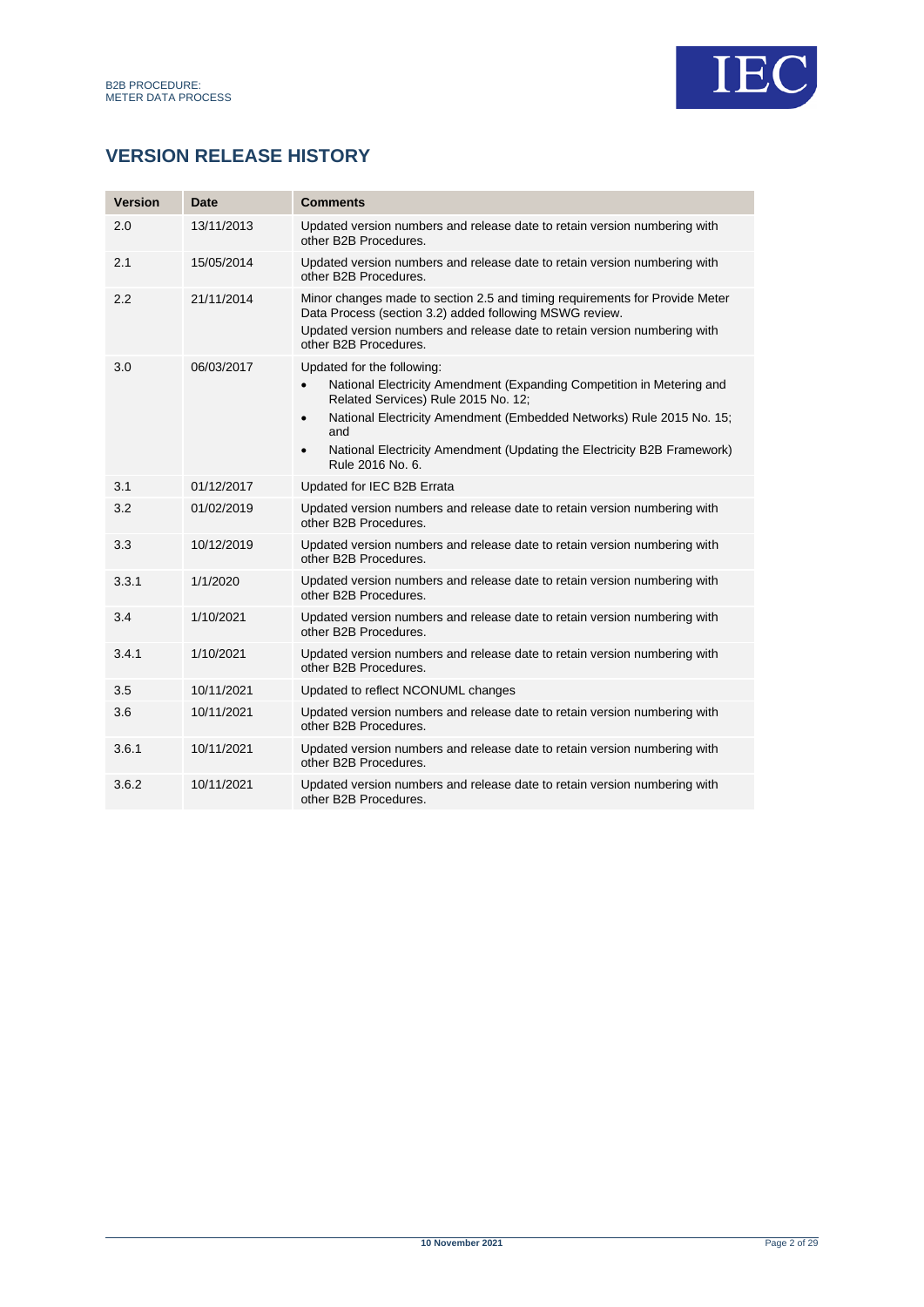

# **CONTENTS**

| 1.             | <b>INTRODUCTION</b>                     | 5  |
|----------------|-----------------------------------------|----|
| 1.1.           | <b>Purpose and Scope</b>                | 5  |
| 1.2.           | Definitions and Interpretation          | 5  |
| 1.3.           | <b>Related Documents</b>                | 5  |
| 1.4.           | <b>Guidance Notes</b>                   | 7  |
| 2.             | <b>BUSINESS COMMUNICATION PROCESSES</b> | 8  |
| 2.1.           | Overview                                | 8  |
| 2.2.           | <b>Descriptions of Processes</b>        | 8  |
| 2.3.           | <b>Diagrams</b>                         | 13 |
| 2.4.           | <b>Timing Requirements</b>              | 16 |
| 2.5.           | <b>Business Rules</b>                   | 18 |
| 3 <sub>1</sub> | <b>TRANSACTIONS</b>                     | 21 |
| 3.1.           | ProvideMeterDataRequest Data            | 21 |
| 3.2.           | VerifyMeterDataRequest Data             | 21 |
| 3.3.           | <b>MeterDataNotification Data</b>       | 23 |
| 3.4.           | RemoteServiceRequest Data               | 23 |
| 3.5.           | RemoteServiceResponse Data              | 24 |
| 3.6.           | <b>BusinessAcceptance/Rejection</b>     | 26 |
| 3.7.           | <b>Applicable Events</b>                | 27 |

# **TABLES**

| Table 1 |                                                                                          |  |
|---------|------------------------------------------------------------------------------------------|--|
| Table 2 |                                                                                          |  |
| Table 3 |                                                                                          |  |
| Table 4 |                                                                                          |  |
| Table 5 |                                                                                          |  |
| Table 6 |                                                                                          |  |
| Table 7 |                                                                                          |  |
| Table 8 |                                                                                          |  |
| Table 9 |                                                                                          |  |
|         |                                                                                          |  |
|         |                                                                                          |  |
|         |                                                                                          |  |
|         | Table 13 BusinessAcceptance/Rejection Data for MeterDataNotification if not Accepted  26 |  |
|         |                                                                                          |  |
|         |                                                                                          |  |

# **FIGURES**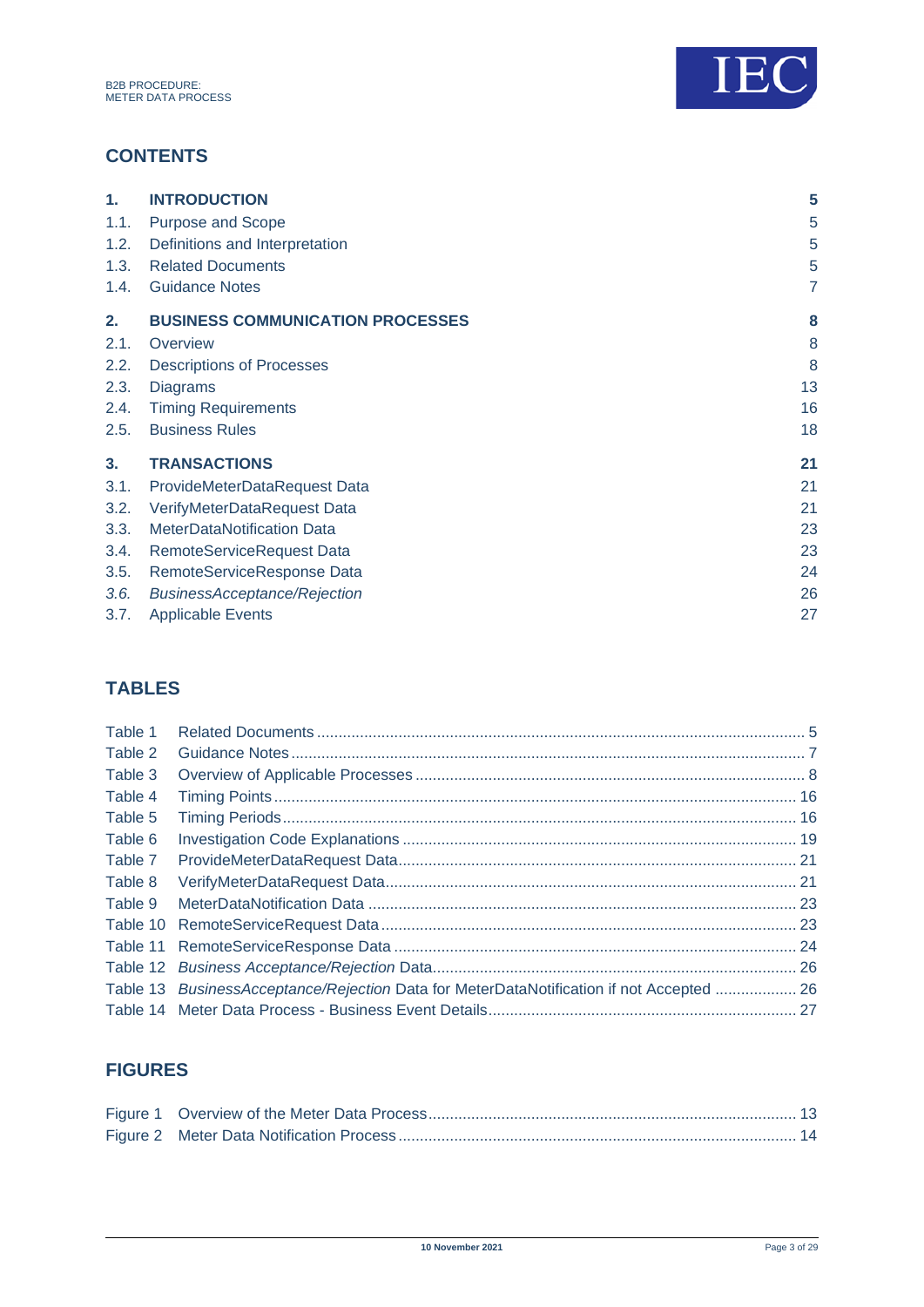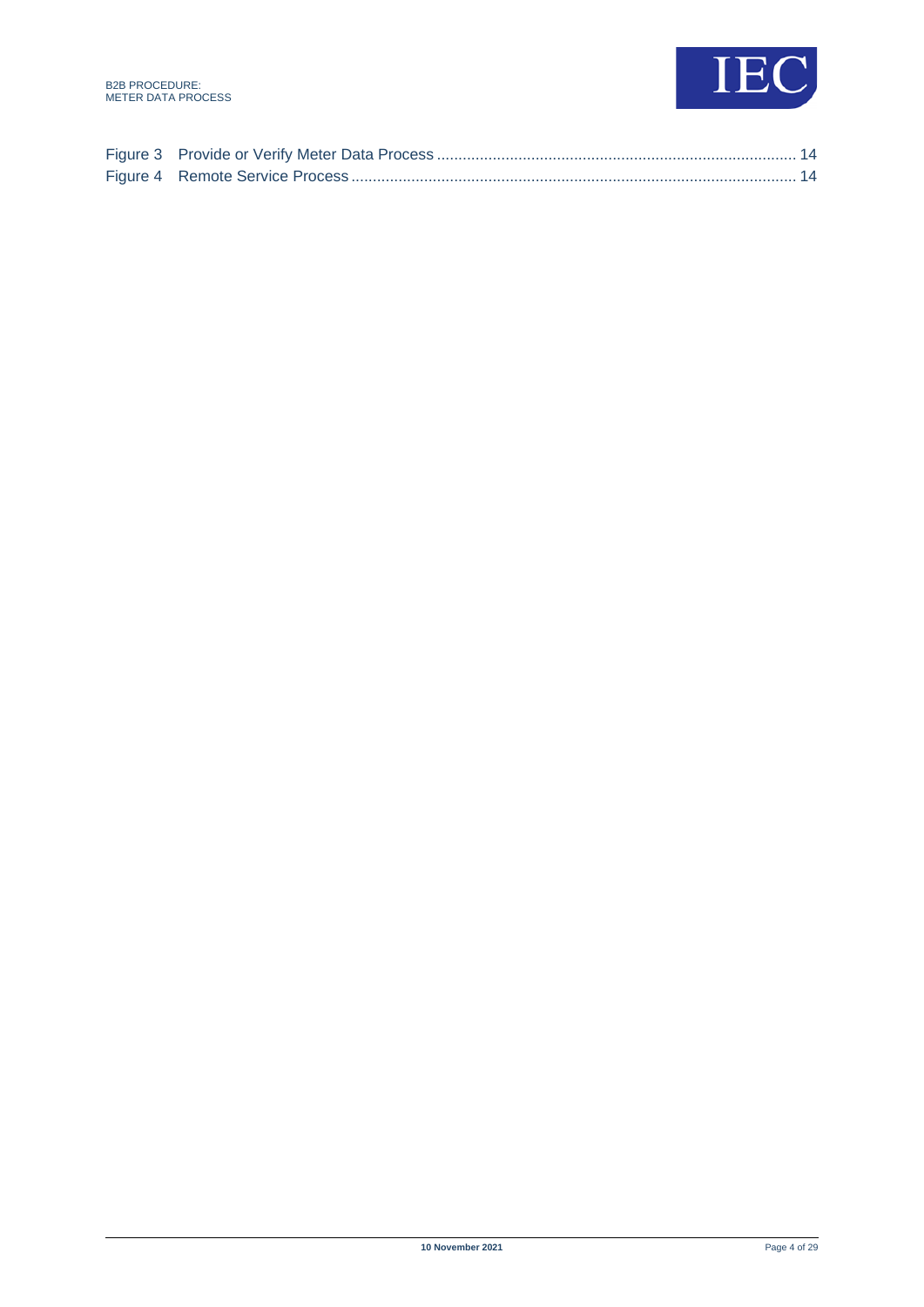

# <span id="page-4-0"></span>**1. INTRODUCTION**

## <span id="page-4-1"></span>**1.1. Purpose and Scope**

- (a) This B2B Procedure: Meter Data Process (Procedure) is published by AEMO in accordance with clause 7.17.3 of the NER and specifies the standard MDFF data request and Remote Service request processes.
- (b) It provides Participants a standard format for:
	- (i) receiving, requesting and querying *meter data*; and
	- (ii) receiving and requesting remote services for on demand reads, scheduling reads and *metering installation* inquiries.

## <span id="page-4-2"></span>**1.2. Definitions and Interpretation**

- (a) The Retail Electricity Market Procedure Glossary and Framework:
	- (i) is incorporated into and forms part of this Procedure; and
	- (ii) should be read with this Procedure.
- (b) In the event of any inconsistency between this Procedure and the B2B Procedure: Technical Delivery Specification, unless this Procedure provides otherwise, the B2B Procedure: Technical Delivery Specification shall prevail to the extent of the inconsistency.
- (c) In the event of any inconsistency between this Procedure and the Metrology Procedure, the Metrology Procedure shall prevail to the extent of the inconsistency.
- (d) In the event of any inconsistency between this Procedure and the Service Level Procedure (MDP), the Service Level Procedure (MDP) shall prevail to the extent of the inconsistency.

## <span id="page-4-3"></span>**1.3. Related Documents**

#### <span id="page-4-4"></span>**Table 1 Related Documents**

| <b>Title</b>                                                                  | Location                                                                                                                                    |
|-------------------------------------------------------------------------------|---------------------------------------------------------------------------------------------------------------------------------------------|
| Retail Electricity Market Procedures -<br>Glossary and Framework              | http://www.aemo.com.au/Electricity/National-Electricity-Market-<br>NEM/Retail-and-metering/Glossary-and-Framework                           |
| <b>B2B Procedure Technical Delivery</b><br>Specification                      | http://www.aemo.com.au/Electricity/National-Electricity-Market-<br>NEM/Retail-and-metering/Business-to-business-procedures                  |
| <b>B2B Procedure Service Order Process</b>                                    | http://www.aemo.com.au/Electricity/National-Electricity-Market-<br>NEM/Retail-and-metering/Business-to-business-procedures                  |
| <b>B2B Procedure Customer and Site Details</b><br><b>Notification Process</b> | http://www.aemo.com.au/Electricity/National-Electricity-Market-<br>NEM/Retail-and-metering/Business-to-business-procedures                  |
| <b>B2B Procedure One Way Notification</b><br><b>Process</b>                   | http://www.aemo.com.au/Electricity/National-Electricity-Market-<br>NEM/Retail-and-metering/Business-to-business-procedures                  |
| Metrology Procedure: Part A                                                   | http://www.aemo.com.au/Electricity/National-Electricity-Market-<br>NEM/Retail-and-metering                                                  |
| Metrology Procedure: Part B                                                   | http://www.aemo.com.au/Electricity/National-Electricity-Market-<br>NEM/Retail-and-metering                                                  |
| Service Level Procedure Meter Data<br><b>Provider Services</b>                | http://www.aemo.com.au/Electricity/National-Electricity-Market-<br>NEM/Retail-and-metering/Metering-procedures-guidelines-and-<br>processes |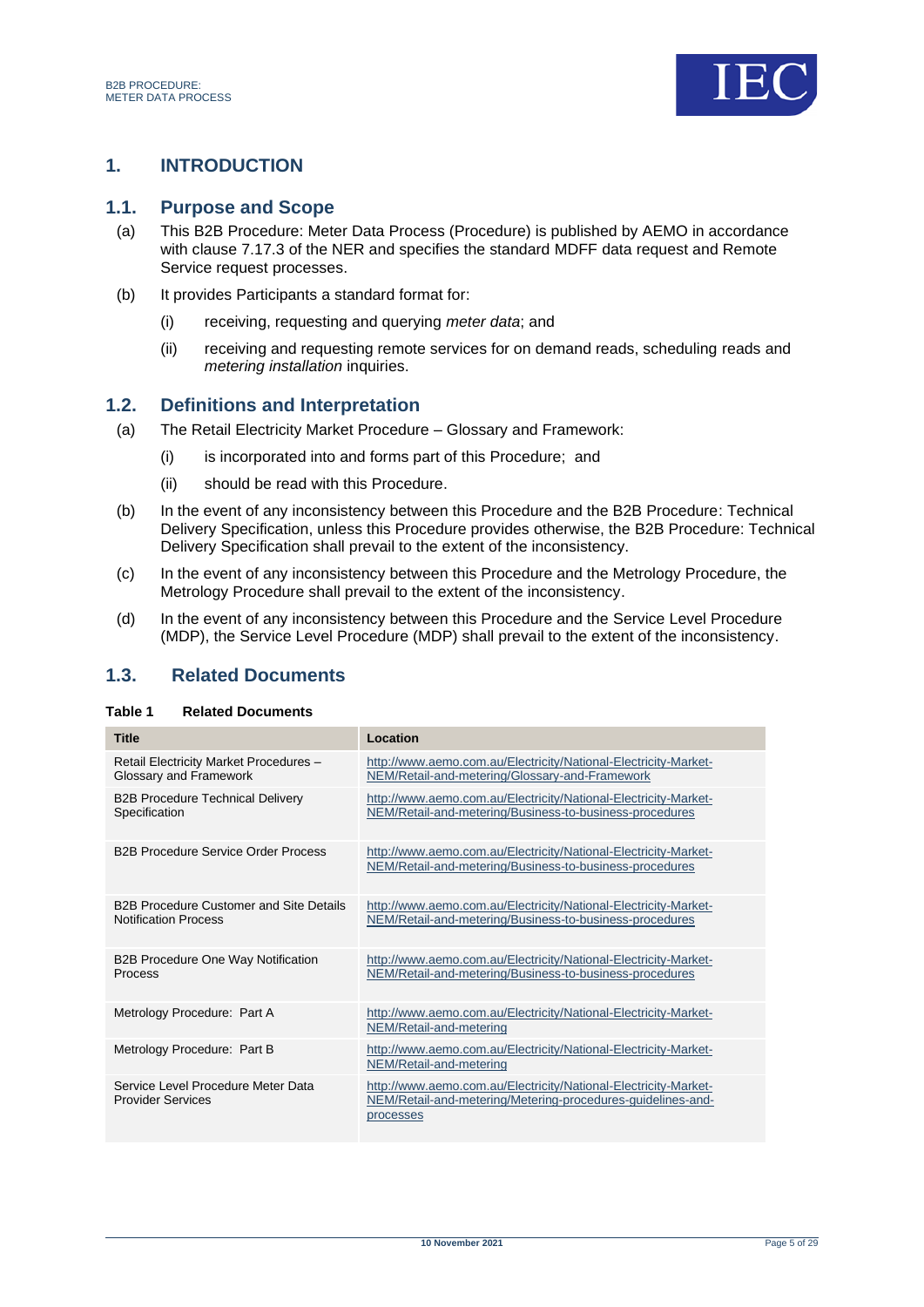



| <b>Title</b>                                                          | Location                                                                                                                                    |
|-----------------------------------------------------------------------|---------------------------------------------------------------------------------------------------------------------------------------------|
| Meter Data File Format Specification<br>NFM12 and NFM13               | http://www.aemo.com.au/Electricity/National-Electricity-Market-<br>NEM/Retail-and-metering/Metering-procedures-quidelines-and-<br>processes |
| <b>B2B Guide</b>                                                      | http://www.aemo.com.au/Electricity/National-Electricity-Market-<br>NEM/Retail-and-metering/Business-to-business-procedures                  |
| NMI Procedure                                                         | http://www.aemo.com.au/Electricity/National-Electricity-Market-<br>NEM/Retail-and-metering/Metering-procedures-quidelines-and-<br>processes |
| <b>MSATS Procedures: CATS Procedure</b><br>Principles and Obligations | http://www.aemo.com.au/Electricity/National-Electricity-Market-<br>NEM/Retail-and-metering/Market-Settlement-and-Transfer-Solutions         |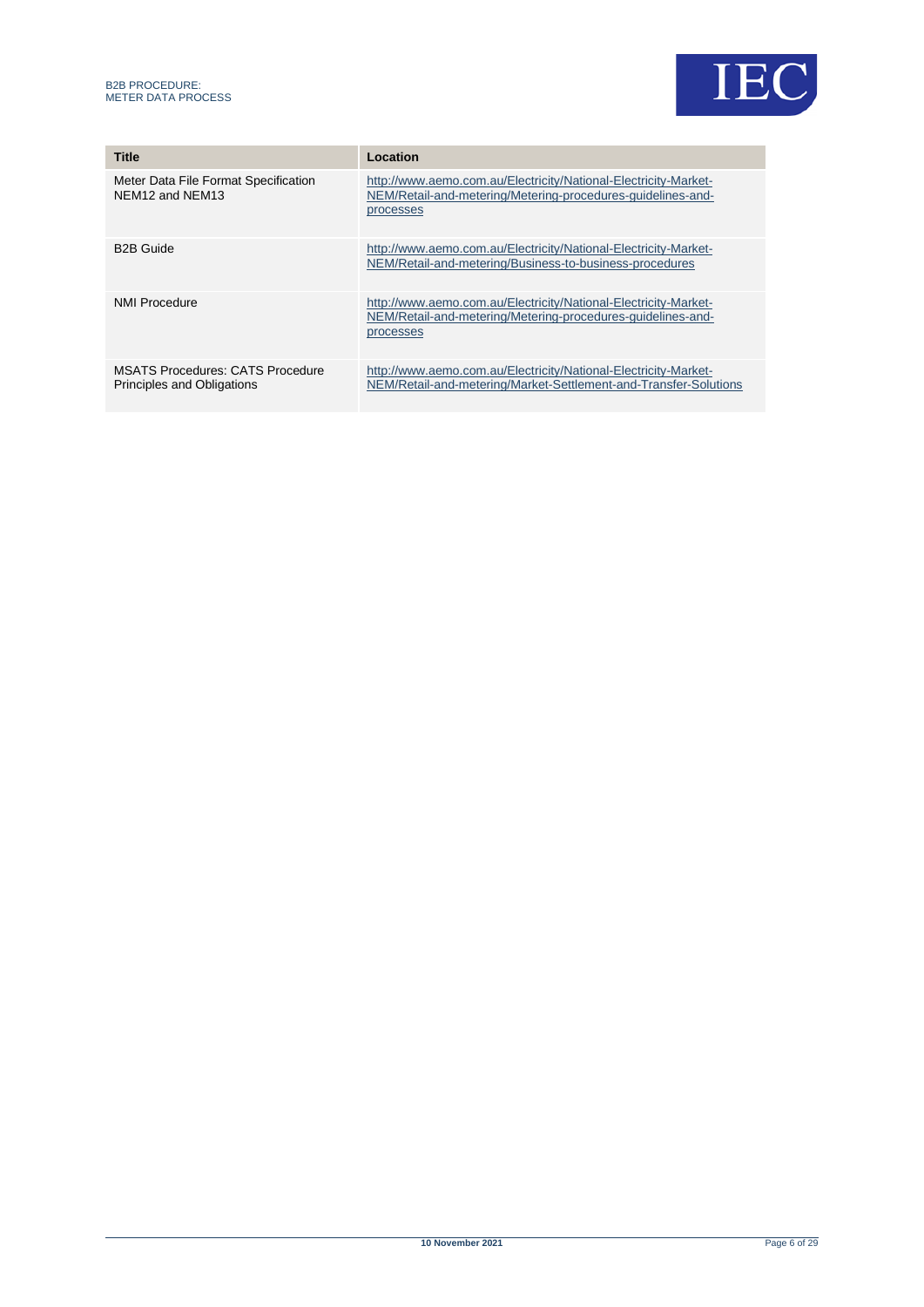

## <span id="page-6-0"></span>**1.4. Guidance Notes**

- (a) This document contains Guidance Notes that provides the reader with a reference point where an obligation for services is provided in the NEM.
- (b) A number of timing requirements that represent common industry practice have also been included. These timings are not associated with the communication of B2B transactions, do not have a head of power and are not enforceable.
- (c) Guidance Notes are indicated by the use of [Guidance Note #] at the commencement of the clause in this procedure and highlighted in grey.
- (d) Table 2 below lists the document or documents for reference.

#### <span id="page-6-1"></span>**Table 2 Guidance Notes**

| Reference          | <b>Document Name</b>                                                                                                      |
|--------------------|---------------------------------------------------------------------------------------------------------------------------|
| [Guidance Note 1]  | This is an accepted or common industry practice that does not reference a specific legal or jurisdictional<br>requirement |
| [Guidance Note 2]  | National Energy Retail Rules (NERR)                                                                                       |
| [Guidance Note 3]  | Service Level Procedure Metering Data Provider Services                                                                   |
| [Guidance Note 4]  | National Electricity Rules (NER)                                                                                          |
| [Guidance Note 5]  | Essential Services Commission (ESC) Electricity Distribution Code (Victoria)                                              |
| [Guidance Note 6]  | Service Level Procedure Metering Provider Services                                                                        |
| [Guidance Note 7]  | Victorian Electricity Distributors Service & Installation Rules                                                           |
| [Guidance Note 8]  | SA Power Networks Service & Installation Rules                                                                            |
| [Guidance Note 9]  | Electricity Distribution Network Code (Queensland)                                                                        |
| [Guidance Note 10] | Metrology Procedures - Part A and Part B                                                                                  |
| [Guidance Note 11] | Electricity Distribution Code (South Australia)                                                                           |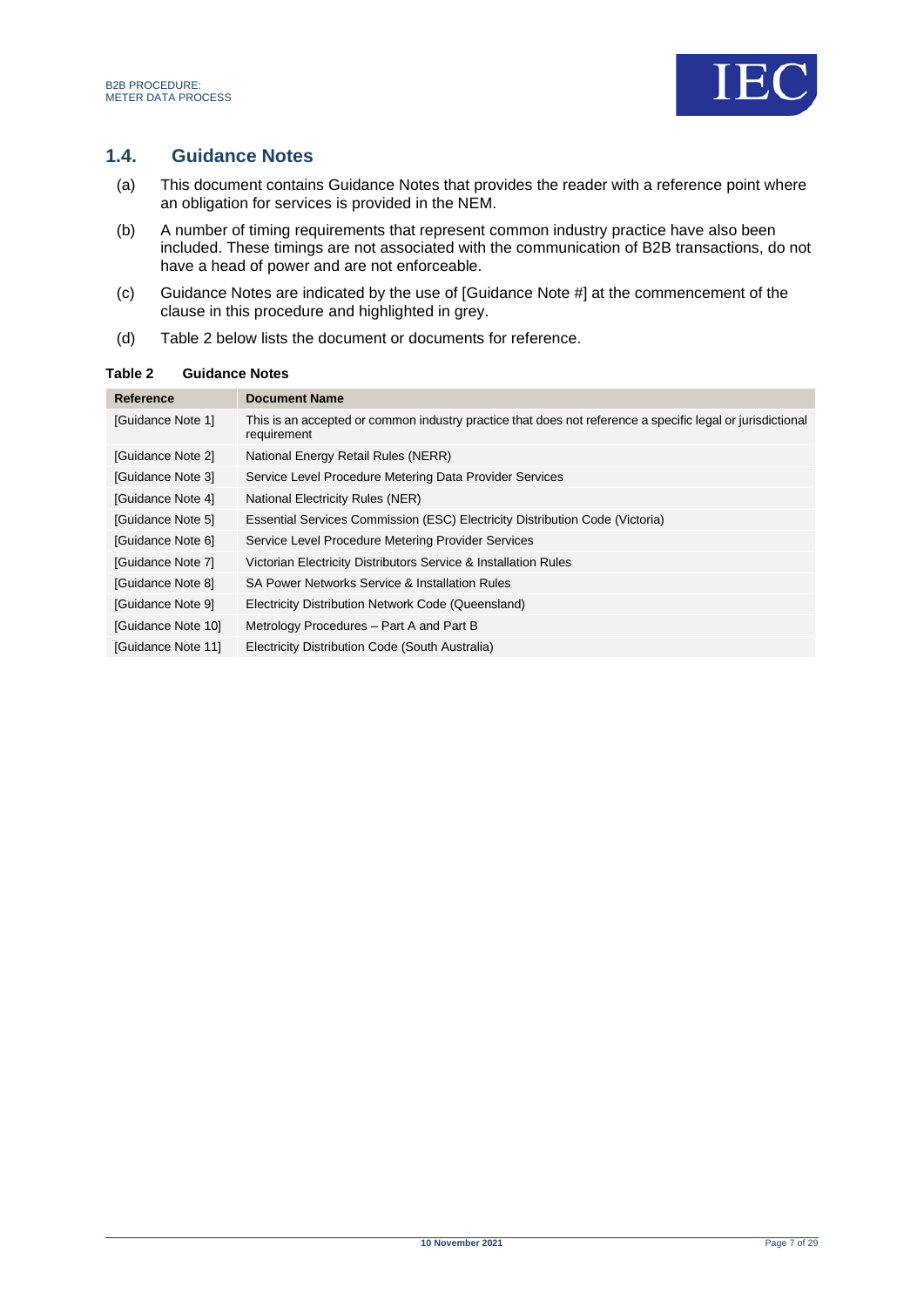

# <span id="page-7-0"></span>**2. BUSINESS COMMUNICATION PROCESSES**

## <span id="page-7-1"></span>**2.1. Overview**

(a) Table 3 details the processes this Procedure applies to, indicates which Business Documents are used to initiate each type of data request and provides a brief description of each.

| Name of<br><b>Process</b>  | <b>Business Document</b>       | <b>Description</b>                                                                                                                                                                                                                                                     |
|----------------------------|--------------------------------|------------------------------------------------------------------------------------------------------------------------------------------------------------------------------------------------------------------------------------------------------------------------|
| Meter Data<br>Notification | <b>MeterDataNotification</b>   | A delivery mechanism of MDFF data from<br>an MDP.                                                                                                                                                                                                                      |
|                            |                                | Includes Scheduled Meter Readings,<br>Meter Readings taken by an MDP in<br>response to a ServiceOrderRequest and<br>other MDFF data (such as Estimations).                                                                                                             |
|                            |                                | The type of data that may be requested by<br>an Initiator using<br>ProvideMeterDataRequest or<br>VerifyMeterDataRequest.                                                                                                                                               |
| Provide Meter<br>Data      | <b>ProvideMeterDataRequest</b> | An Initiator can request the provision of the<br>latest version of MDFF data held by the<br>Recipient. It does not involve the<br>investigation of problems with MDFF data.<br>It is not to be used to request meter data<br>under the Meter Data Provision Procedure. |
| <b>Verify Meter Data</b>   | <b>VerifyMeterDataRequest</b>  | An Initiator can query MDFF data to<br>ensure that the latest version is being<br>supplied. Normally initiated after a<br>ProvideMeterDataRequest has been<br>completed.                                                                                               |
| <b>Remote Service</b>      | <b>RemoteServiceRequest</b>    | An Initiator can request from a Recipient<br>with whom they have a contract for<br>service, an on demand read, a meter<br>installation inquiry or scheduled read.                                                                                                      |
| <b>Remote Service</b>      | <b>RemoteServiceResponse</b>   | A Recipients response to a<br>RemoteServiceRequest.                                                                                                                                                                                                                    |

#### <span id="page-7-3"></span>**Table 3 Overview of Applicable Processes**

## <span id="page-7-2"></span>**2.2. Descriptions of Processes**

#### **2.2.1. General**

- (a) Upon receipt of a ProvideMeterDataRequest, VerifyMeterDataRequest, or RemoteServiceRequest a Recipient must return a *BusinessReceipt* to the Initiator.
- (b) Upon receipt of a MeterDataNotification from an Initiator, a Recipient must return a *BusinessReceipt* to the Initiator to confirm the receipt of that MeterDataNotification.

#### **2.2.2. Meter Data Notification Process**

- (a) [Guidance Note 3 and Guidance Note 10] An Initiator must provide MDFF Data to Recipients pursuant to the Metrology Procedure and Service Level Procedure (MDP).
- (b) MDFF Data must be provided by way of a MeterDataNotification.
- (c) The Recipient must then send a *BusinessAcceptance/Rejection* to the Initiator as follows:
	- (i) A *BusinessAcceptance/Rejection* with *Status* of "Accept" must be used to indicate acceptance, including the format of the MDFF Data but excluding the business content of the MDFF Data, and that the entire file has been accepted.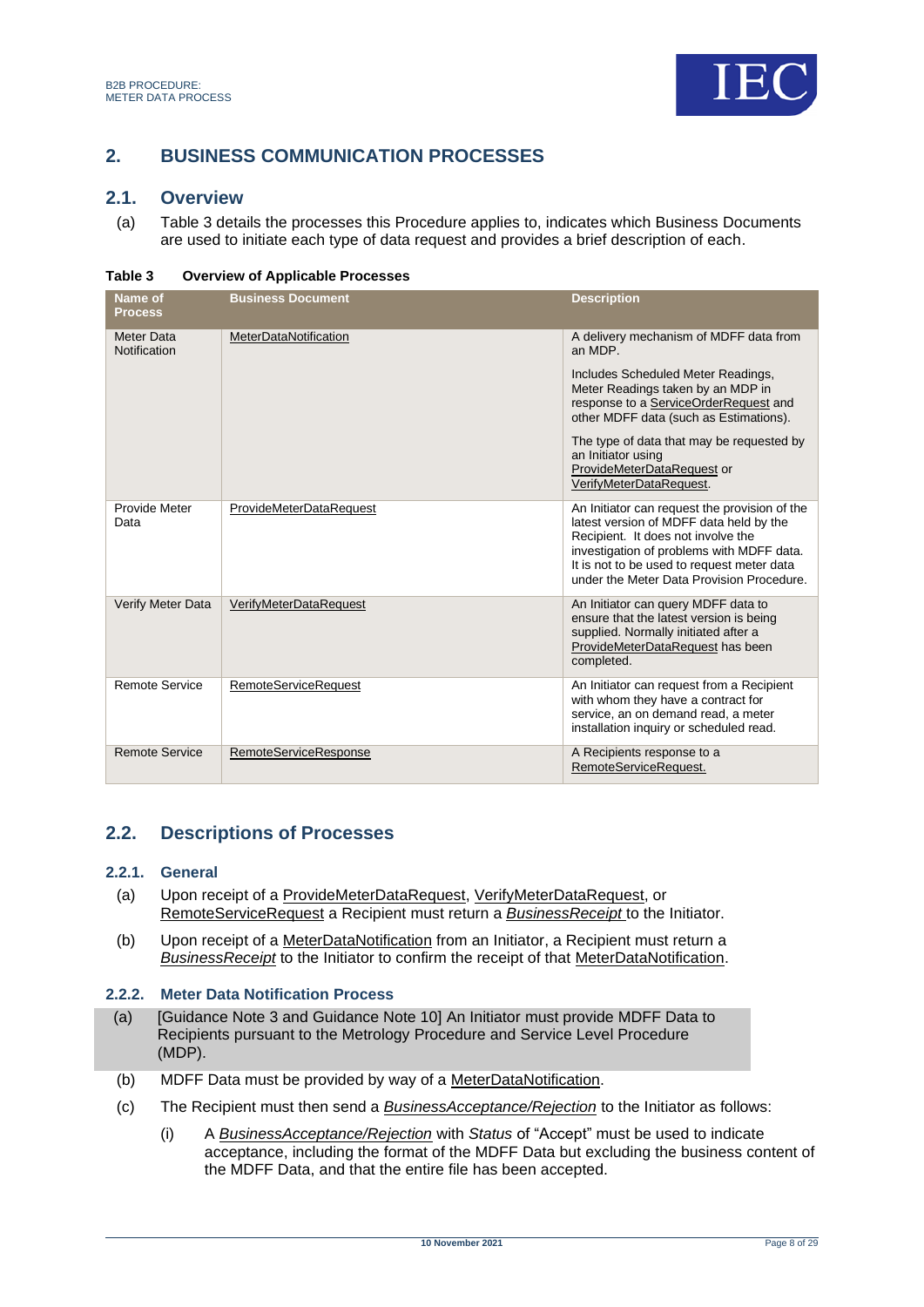

(ii) A *BusinessAcceptance/Rejection* with *Status* of "Reject" must be used to indicate rejection, including the format of the MDFF Data but excluding the business content, and that the entire file has been rejected.

[Guidance Note 1] Upon receipt of the *BusinessAcceptance/Rejection* the Initiator must resolve the problem and resend the data if appropriate. If the file format is invalid, the Initiator must resolve the problem and resend the data if appropriate, otherwise the Initiator must communicate the results of the investigation to the Recipient who sent the *BusinessAcceptance/Rejection*.

(iii) A *BusinessAcceptance/Rejection* with *Status* of "Partial" must be used to indicate a rejection, excluding the business content of the MDFF Data that relates to only part of the file. This is indicated by *KeyInfo* fields with one or more line numbers. The data to be returned by the Initiator must include all data relating to each *NMI* that relates to a line number in the *BusinessAcceptance/Rejection*.

[Guidance Note 1] Upon receipt of the *BusinessAcceptance/Rejection* the Initiator must investigate the rejection and determine if it is valid. If it is valid, the Initiator must resolve the problem and resend the data. If the rejection is not valid, the Initiator must communicate the results of the investigation to the Recipient who sent the *BusinessAcceptance/Rejection*.

- (iv) If the error relates to the business content of the MDFF Data, the file should be accepted by the Recipient via a *BusinessAcceptance/Rejection*. Queries regarding the MDFF Data must be communicated via either a ProvideMeterDataRequest or a VerifyMeterDataRequest.
- (v) The term "business content" in the above refers to the types of issues covered by the *InvestigationCodes* used in VerifyMeterDataRequests.

#### **2.2.3. Provide Meter Data Process**

- (a) An Initiator may commence the Provide Meter Data Process if they require:
	- (i) MDFF Data to which they are entitled to under the NER and the NERR;
	- (ii) historical *metering data* to which they are entitled under the CATS Procedure or a Jurisdictional instrument; or
	- (iii) a Recipient to re-send specified MDFF Data.
- (b) Upon receipt of a ProvideMeterDataRequest, a Recipient must respond to the Initiator as follows:
	- (i) If the Recipient is able to fully satisfy the ProvideMeterDataRequest, the Recipient must send a *BusinessAcceptance/Rejection* with a *Status* of "Accept" and send a MeterDataNotification in response to the ProvideMeterDataRequest; or
	- (ii) If the Recipient can partially satisfy the ProvideMeterDataRequest, the Recipient must send a *BusinessAcceptance/Rejection* with a *Status* of "Partial" and send a MeterDataNotification in response to the ProvideMeterDataRequest. The Recipient must provide appropriate *EventCodes* and associated details in the BusinessAcceptance/Rejection to explain why the ProvideMeterDataRequest cannot be fully satisfied. The *EventCodes* in the *BusinessAcceptance/Rejection* must have a *Severity* of "Information"; or
	- (iii) If the Recipient is unable to satisfy the ProvideMeterDataRequest, the Recipient must send a *BusinessAcceptance/Rejection* with a *Status* of "Reject" and must not send a MeterDataNotification in response to the ProvideMeterDataRequest. The Recipient must provide appropriate *EventCodes* and associated details in the *BusinessAcceptance/Rejectio*n to explain why the ProvideMeterDataRequest cannot be satisfied. The *EventCodes* in the *BusinessAcceptance/Rejection* must have a Severity of "Error".
- (c) [Guidance Note 1] If the *BusinessAcceptance/Rejectio*n transaction sent by a Recipient indicates a problem (using an appropriate *EventCode*) with the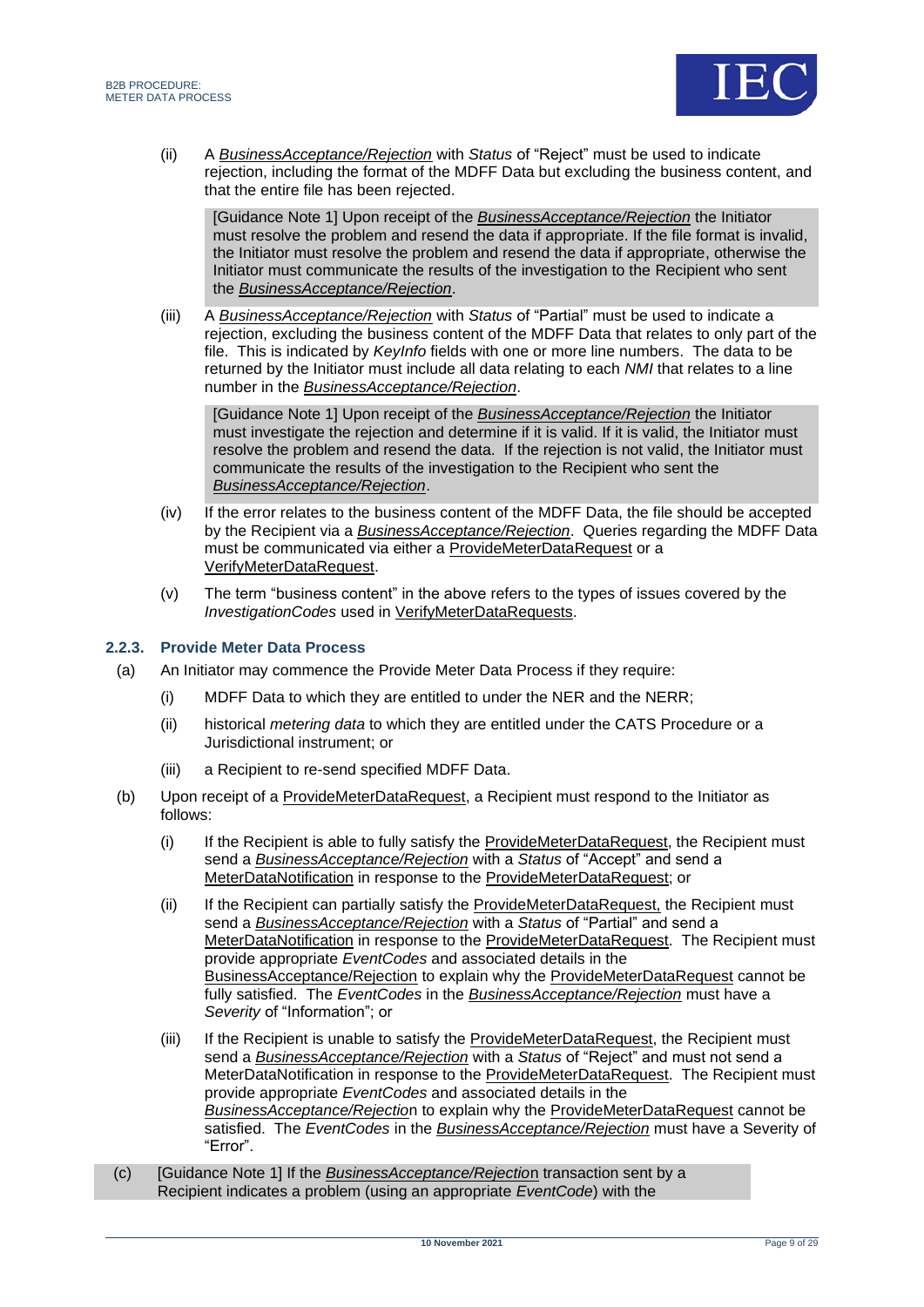

ProvideMeterDataRequest, the Initiator must use reasonable endeavours to resolve the problem and provide a new ProvideMeterDataRequest or VerifyMeterDataRequest, if appropriate.

- (d) Where a MeterDataNotification is provided in response to a ProvideMeterDataRequest the Recipient must ensure that the MeterDataNotification contains the MDFF Data requested in the ProvideMeterDataRequest for that *RequestID*.
- (e) The Initiator must respond to a MeterDataNotification with *BusinessReceipt* and *BusinessAcceptance/Rejection* transactions.
- (f) [Guidance Note 1] If the *BusinessAcceptance/Rejection* transaction for a MeterDataNotification has a *Status* of "Reject" or "Partial", the Recipient must use reasonable endeavours to resolve the problem which may include providing the correct MDFF Data to the Initiator in a new MeterDataNotification, if appropriate. Any additional MeterDataNotification which is dealing with a problem from a previous MeterDataNotification must have the same *RequestID* as in the original MeterDataNotification.
- (g) Refer to section 2.4 for timings.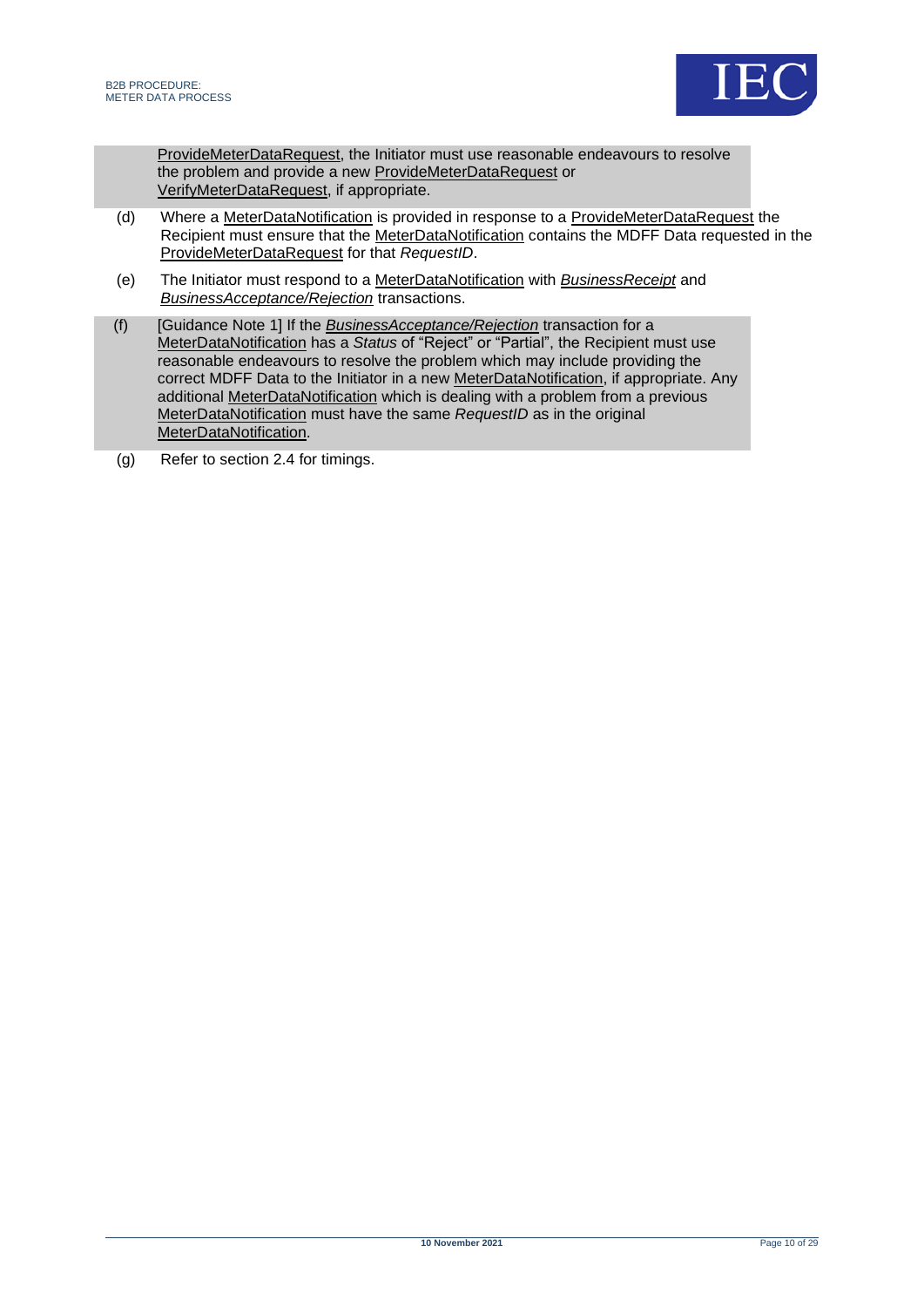

## **2.2.4. Verify Meter Data Process**

- (a) An Initiator may commence the Meter Data Verification Process if:
	- (i) the MDFF Data specified in the MeterDataNotification is erroneous; or
	- (ii) the response provided to a previous ProvideMeterDataRequest or VerifyMeterDataRequest that has not resolved their query.
- (b) An Initiator must ensure that a VerifyMeterDataRequest sent to a Recipient contains sufficient details to enable the Recipient to investigate and resolve the Initiator's query.
- (c) Upon receipt of a VerifyMeterDataRequest, a Recipient must use reasonable endeavours to verify the MDFF data which is the subject of the Initiator's VerifyMeterDataRequest. The required verifications consists of a re-validation of the MDFF without the requirement to perform a field visit.
- (d) Upon completion by the Recipient of the verification required by paragraph (c), the Recipient must respond to the Initiator who sent the VerifyMeterDataRequest as follows:
	- (i) If the Recipient is able to fully satisfy the VerifyMeterDataRequest, the Recipient must send a *BusinessAcceptance/Rejection* with a *Status* of "Accept" and send a MeterDataNotification in response to the VerifyMeterDataRequest; or
	- (ii) If the Recipient can partially satisfy the VerifyMeterDataRequest, the Recipient must send a *BusinessAcceptance/Rejection* with a *Status* of "Partial" and send a MeterDataNotification in response to the VerifyMeterDataRequest. The Recipient must provide appropriate *EventCodes* and associated details in the *BusinessAcceptance/Rejection* to explain why the VerifyMeterDataRequest cannot be fully satisfied. The *EventCodes* in the *BusinessAcceptance/Rejection* must have a *Severity* of "Information" or "Error"; or
- (e) If the Recipient is unable to satisfy the VerifyMeterDataRequest, the Recipient must send a *BusinessAcceptance/Rejection* with a *Status* of "Reject" and must not send a MeterDataNotification in response to the VerifyMeterDataRequest. The Recipient must provide appropriate *EventCodes* and associated details in the *BusinessAcceptance/Rejection* to explain why the VerifyMeterDataRequest cannot be satisfied. The *EventCodes* in the *BusinessAcceptance/Rejection* must have a *Severity* of "Error".

[Guidance Note 1] If the *BusinessAcceptance/Rejection* transaction indicates a problem (using an appropriate *EventCode*) with the VerifyMeterDataRequest, the Initiator must use reasonable endeavours to resolve the problem which may include providing a new VerifyMeterDataRequest, if appropriate.

- (f) Where a MeterDataNotification is provided in response to a VerifyMeterDataRequest the Recipient must ensure that the MeterDataNotification contains the MDFF Data requested in the VerifyMeterDataRequest for that *RequestID*.
- (g) An Initiator must respond to the MeterDataNotification with *BusinessReceipt* and *BusinessAcceptance/Rejection* transactions.
- (h) [Guidance Note 1] If the *BusinessAcceptance/Rejection* transaction for a MeterDataNotification has a *Status* of "Reject" or "Partial", the Initiator must use reasonable endeavours to resolve the problem which may include providing the correct MDFF Data to the Initiator in a new MeterDataNotification, if appropriate. Any additional MeterDataNotification which is dealing with a problem from a previous MeterDataNotification must have the same *RequestID* as in the original MeterDataNotification.
- (i) Refer to section [2.4](#page-15-0) for timings.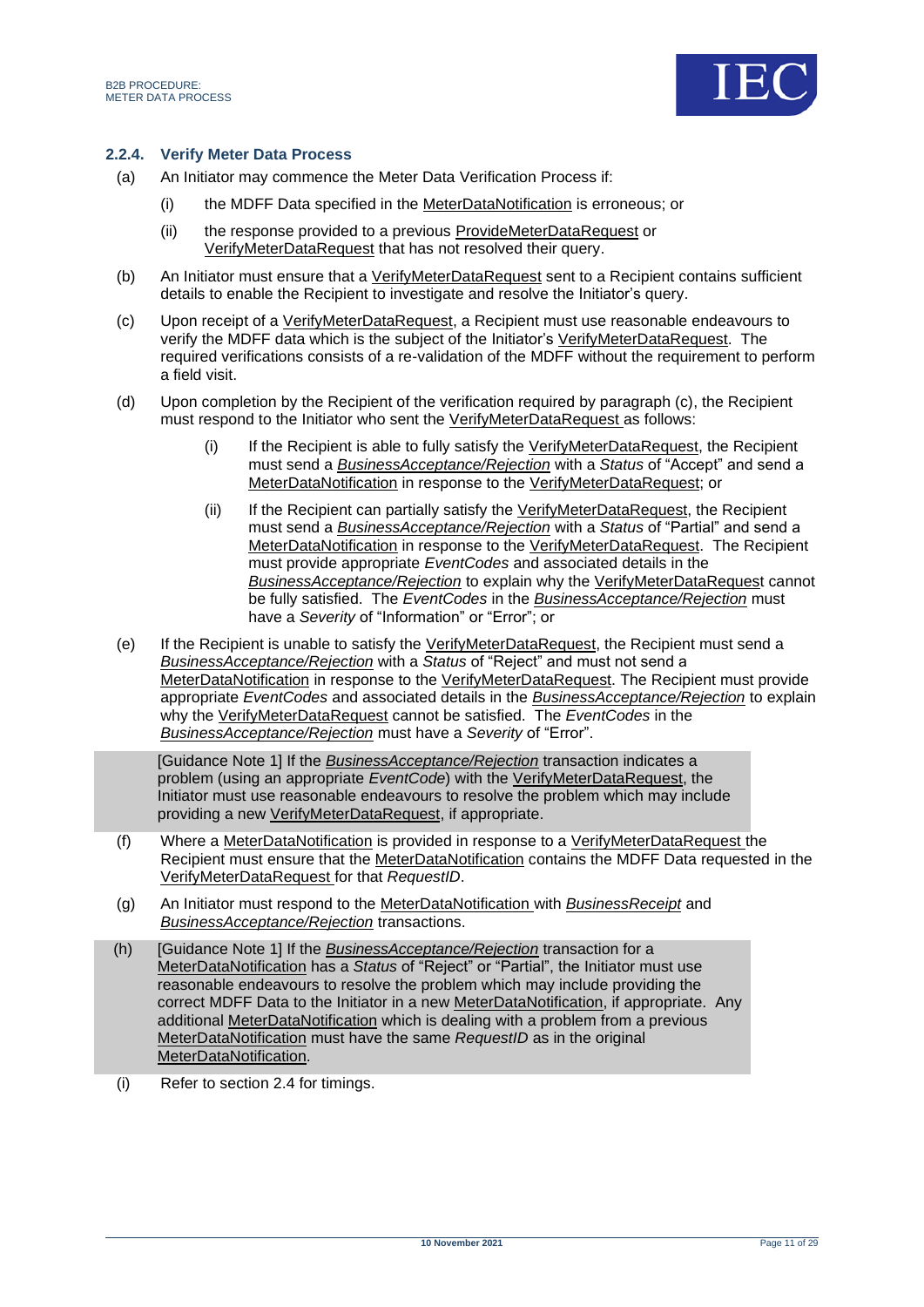

## **2.2.5. Remote Service Process**

- (a) [Guidance Note 1] Prior to commencing the use of the Remote Service Process the Initiator and Recipient must agree the scope of the service(s) and the format of the response to the service request.
- (b) An Initiator may commence a RemoteServiceRequest process if they:
	- (i) [Guidance Note 4] are authorised to receive the requested information and
	- (ii) Require remote retrieval of information from a specified metering installation, or
	- (iii) require a reading on demand, or
	- (iv) require a scheduled reading to commence, end or change.
- (c) Upon receipt of a RemoteServiceRequest, a Recipient must respond to the Initiator who sent the RemoteServiceRequest, as follows:
	- (i) If the Recipient is able to fully satisfy the RemoteServiceRequest, the Recipient must send a *BusinessAcceptance/Rejection* with a *Status* of "Accept" and send a RemoteServiceResponse, in response to the RemoteServiceRequest; or
	- (ii) If the Recipient is unable to satisfy the RemoteServiceRequest, the Recipient must send a *BusinessAcceptance/Rejection* with a *Status* of "Reject" and must not send a RemoteServiceResponse in response to the RemoteServiceRequest. The Recipient must provide appropriate *EventCodes* and associated details in the *BusinessAcceptance/Rejection* to explain why the RemoteServiceRequest cannot be satisfied. The *EventCodes* in the *BusinessAcceptance/Rejection* must have a *Severity* of "Error".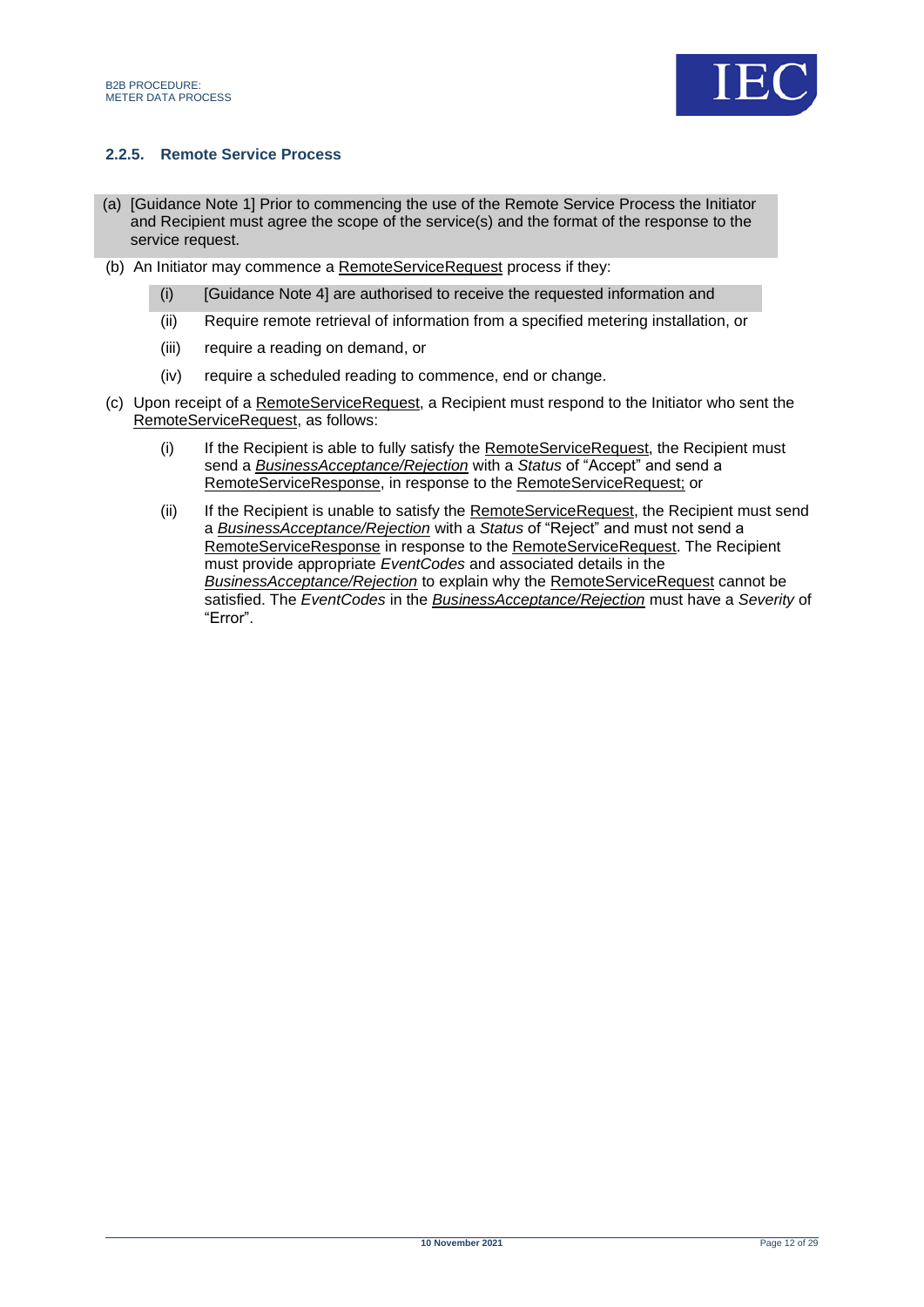



# <span id="page-12-0"></span>**2.3. Diagrams**

Each of the five processes described in section [2.2](#page-7-2) are illustrated in Figures 1-4:

<span id="page-12-1"></span>**Figure 1 Overview of the Meter Data Process**

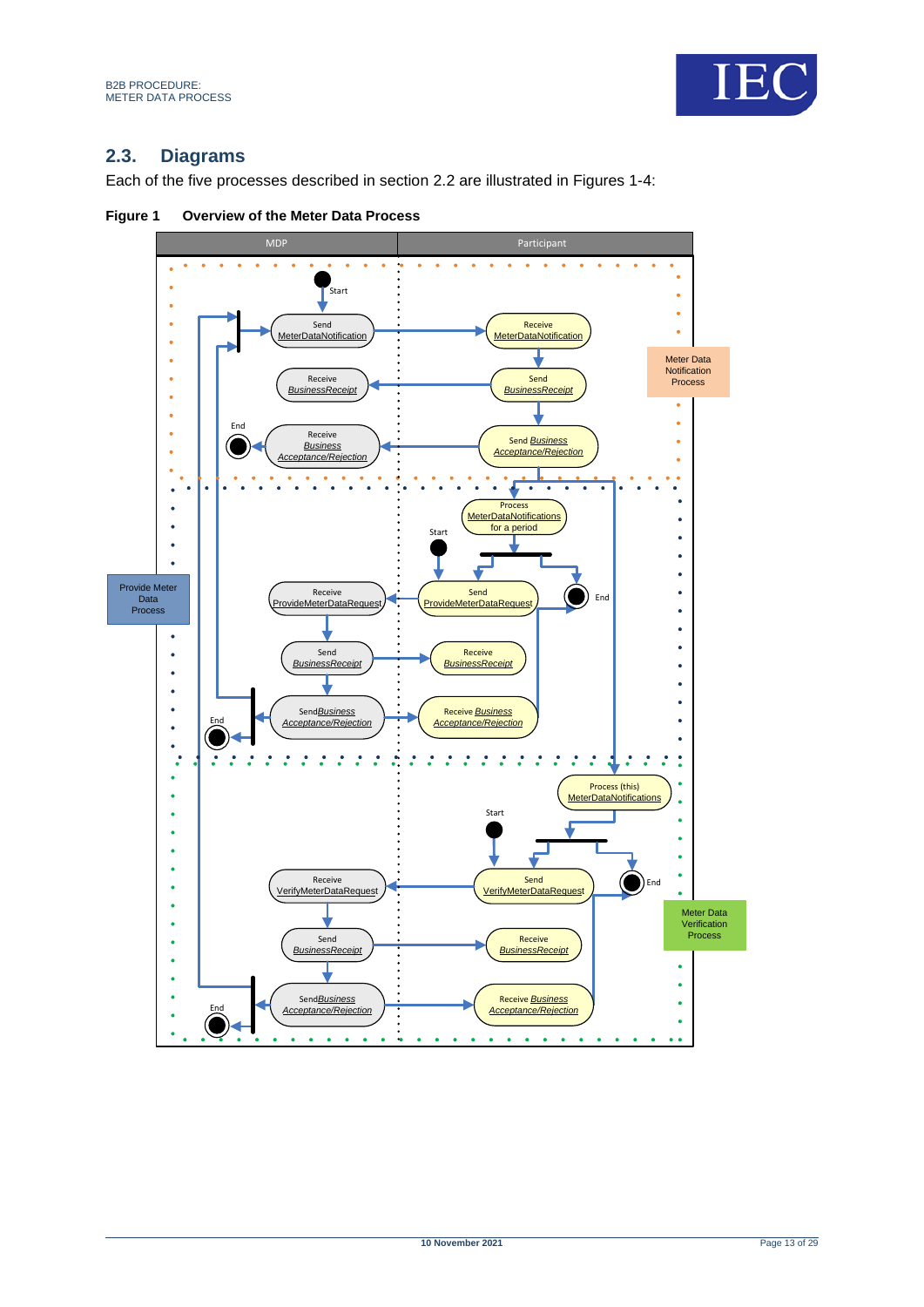

<span id="page-13-0"></span>



<span id="page-13-1"></span>



<span id="page-13-2"></span>

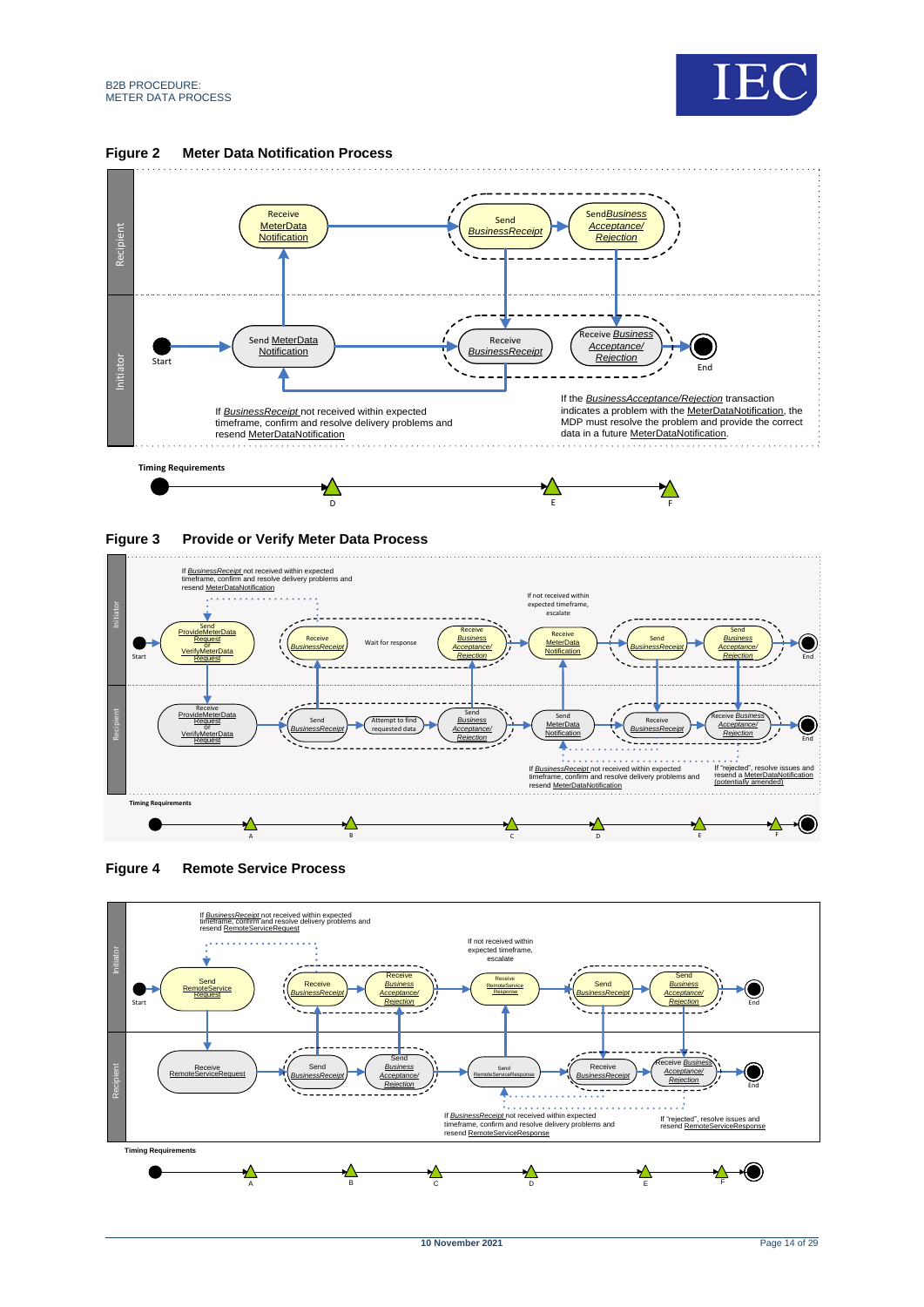B2B PROCEDURE: METER DATA PROCESS

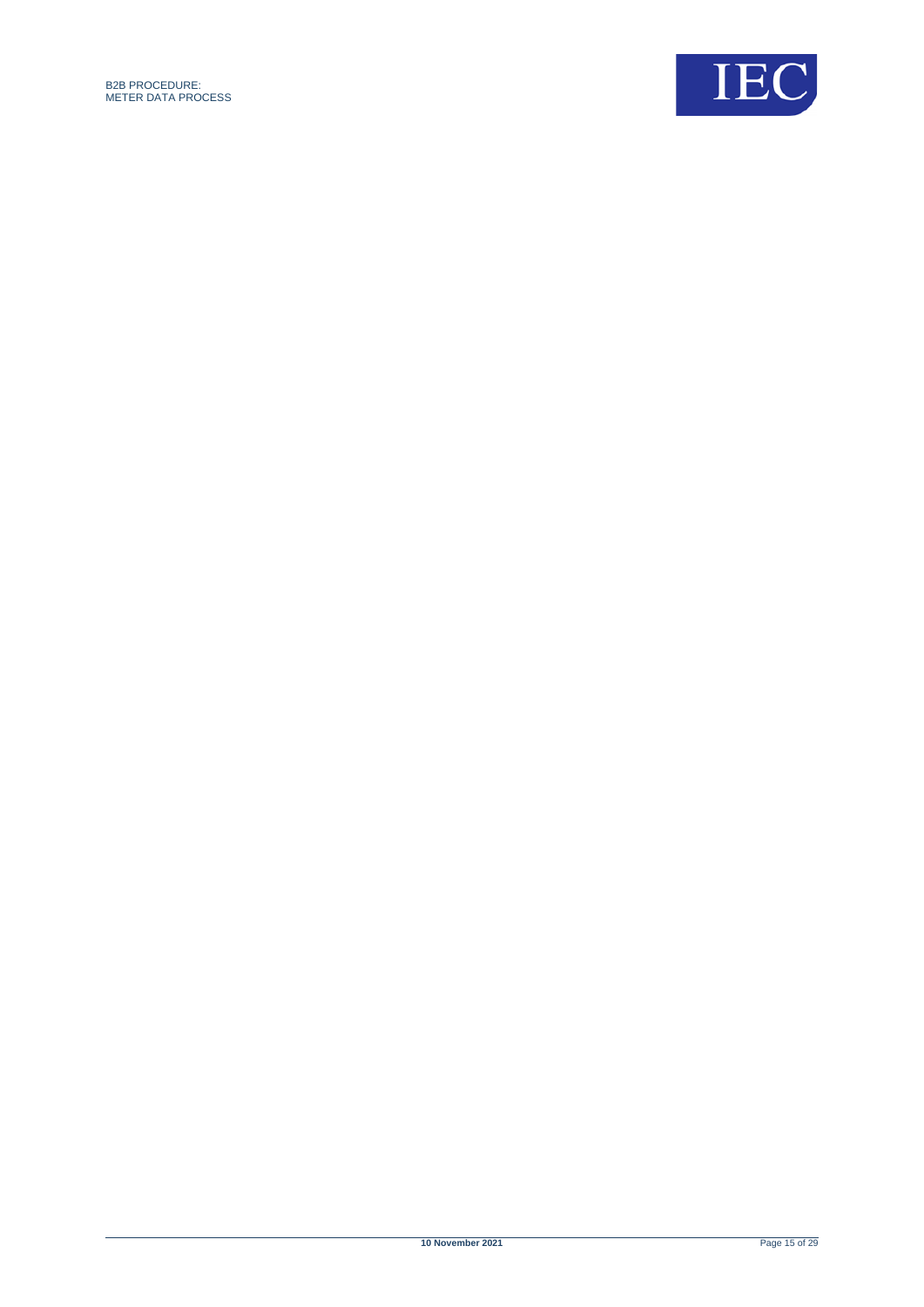

# <span id="page-15-0"></span>**2.4. Timing Requirements**

The Timing Points associated with each of the processes described in section [2.3](#page-12-0) are illustrated as points A to F in Figures 1-4 and are defined in table 4 and the associated Timing Periods are defined in table 5.

<span id="page-15-1"></span>

| Table 4<br><b>Timing Points</b> |                     |                                                                                                                  |  |  |
|---------------------------------|---------------------|------------------------------------------------------------------------------------------------------------------|--|--|
|                                 | <b>Timing Point</b> | <b>Definition</b>                                                                                                |  |  |
|                                 | $\overline{A}$      | When the Initiator issues a Request to the Recipient.                                                            |  |  |
|                                 | B                   | When the Initiator receives a Business Receipt from the Recipient.                                               |  |  |
|                                 | C                   | When the Recipient is attempting to satisfy the initiators Request and sends a<br>BusinessAcceptance/Rejection.  |  |  |
|                                 | D                   | When the Recipient sends a BusinessAcceptance/Rejection for a Request to the Initiator.                          |  |  |
|                                 | E                   | When the Recipient sends a Notification or Response to the Initiator.                                            |  |  |
|                                 | F                   | When the Recipient receives a BusinessAcceptance/Rejection for a Notification or Response from the<br>Initiator. |  |  |

<span id="page-15-2"></span>

| Table 5 |  | <b>Timing Periods</b> |
|---------|--|-----------------------|
|         |  |                       |

| <b>Timing Period</b>                                                 | <b>Definition</b>                                                                                                                                                                                                                             | <b>Usage</b>                                                                                                                                                                                                                                                                                                                         |
|----------------------------------------------------------------------|-----------------------------------------------------------------------------------------------------------------------------------------------------------------------------------------------------------------------------------------------|--------------------------------------------------------------------------------------------------------------------------------------------------------------------------------------------------------------------------------------------------------------------------------------------------------------------------------------|
| <b>BusinessReceipt for</b><br>Requests                               | This is from the Initiator sending the Request to<br>the receipt of a BusinessReceipt by the Initiator.<br>Commences at Timing Point A and ends at<br>Timing Point B.                                                                         | Used by the Initiator to determine whether the<br>Request has been received and can be read.<br>If the BusinessReceipt has not been received<br>before the expiry of this timing period the<br>Initiator may escalate the non-receipt and/or<br>resend the original request.                                                         |
| BusinessAcceptance/<br><b>Rejection for Requests</b>                 | This is from the Initiator sending the Request to<br>the receipt of a BusinessAcceptance/Rejection<br>for the Request by the Recipient.<br>Commences at Timing Point A and ends at<br>Timing Point C.                                         | Used by the Initiator to determine whether a<br>Request has been accepted by the Recipient.<br>If the BusinessAcceptance/Rejection has not<br>been received before the expiry of this Timing<br>Period, the Initiator may escalate the non-<br>receipt.                                                                              |
| MeterDataNotification/<br>Response for<br>Requests                   | This is from the Initiator sending a Request to<br>the Initiator receiving the associated<br>MeterDataNotification or Response from the<br>Recipient.<br>Commences at Timing Point A and ends at D.                                           | If the MeterDataNotification or Response has<br>not been received before the expiry of this<br>Timing Period, the Initiator may escalate the<br>non-receipt.                                                                                                                                                                         |
| <b>BusinessReceipt for</b><br>MeterDataNotification/<br>Response     | This is from the Recipient sending the<br>MeterDataNotification or Response to the receipt<br>of a BusinessReceipt by the Recipient.<br>Commences at Timing Point D and ends at<br>Timing Point E.                                            | Used by the Recipient to determine whether a<br>MeterDataNotification or Response has been<br>received and can be read.<br>If the BusinessReceipt has not been received<br>before the expiry of this timing period the<br>Recipient may escalate the non-receipt and/or<br>resend the original MeterDataNotification or<br>Response. |
| BusinessAcceptance/<br><b>Rejection</b> for<br>MeterDataNotification | This is the period from the Recipient sending the<br>MeterDataNotification or Response to the receipt<br>of a BusinessAcceptance/Rejection for the<br>Request by the Recipient.<br>Commences at Timing Point D and ends at<br>Timing point F. | Used by the Recipient to determine whether a<br>MeterDataNotification or Response has been<br>accepted by the Initiator.<br>If the BusinessAcceptance/Rejection has not<br>been received before the expiry of this Timing<br>Period, the Recipient may escalate the non-<br>receipt.                                                 |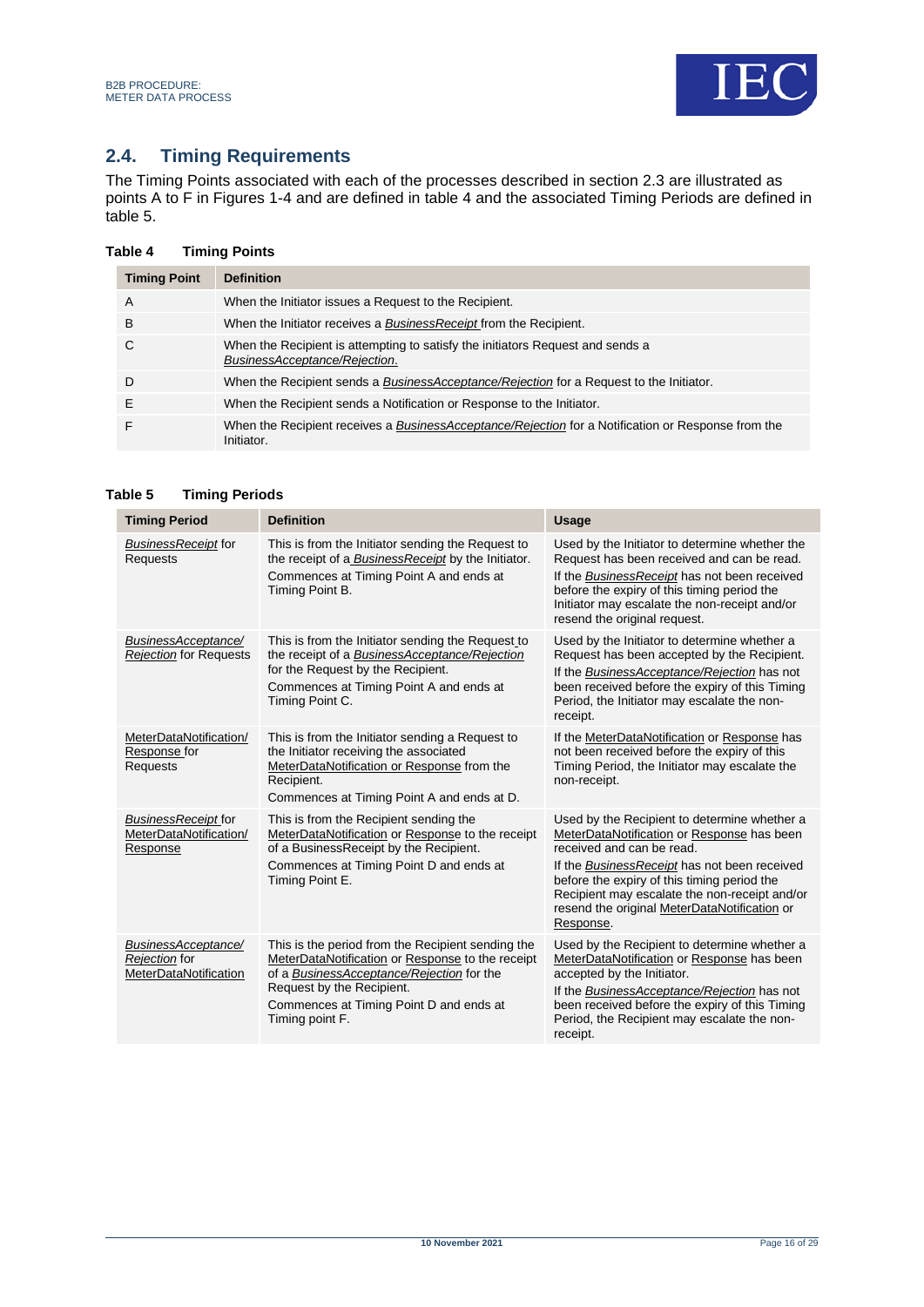

#### **2.4.1. Timing Requirements for Business Signals**

(a) The Timing Requirements for a *BusinessReceipt* and a *BusinessAcceptance/Rejection* other than those detailed in section [2.4.2](#page-16-0) are as specified in the B2B Procedure: B2B Technical Delivery Specification.

#### <span id="page-16-0"></span>**2.4.2. Timing Requirement for Normal MeterDataNotification Process**

(a) An Initiator must send a MeterDataNotification within the timeframe specified in Jurisdictional instruments, contractual arrangements and the Service Level Procedure (MDP).

#### **2.4.3. Timing Requirement for ProvideMeterDataRequest and VerifyMeterDataRequest**

[Guidance Note 1] Unless otherwise agreed between the parties the timings for PMD and VMD will be as follows:

- (a) An Initiator must not issue a ProvideMeterDataRequest relating to a scheduled reading event until:
	- (i) The Fourth Business Day following the read event for remotely read *metering installations*;
	- (ii) The Sixth Business Day following the published Next Scheduled Read Date for manually read *metering installations*; and
	- (iii) The Seventh Business Day of the calendar month for the previous month's MDFF data for *Unmetered Loads*.
- (b) An Initiator must not issue a ProvideMeterDataRequest, relating to a ServiceOrderRequest for a manually read *metering installation* until the fourth Business Day following the receipt of the completed ServiceOrderResponse.
- (c) Where a Recipient is required to send a MeterDataNotification in response to a ProvideMeterDataRequest, the Recipient must send the MeterDataNotification within one Business Day of receiving the ProvideMeterDataRequest.
- (d) Where a Recipient is required to send a MeterDataNotification in response to a VerifyMeterDataRequest, the Recipient must send the MeterDataNotification within five Business Days of receiving the VerifyMeterDataRequest.

#### **2.4.4. Timing Requirement for RemoteServiceRequest**

(a) All timings are as agreed between the Recipient and the Initiator.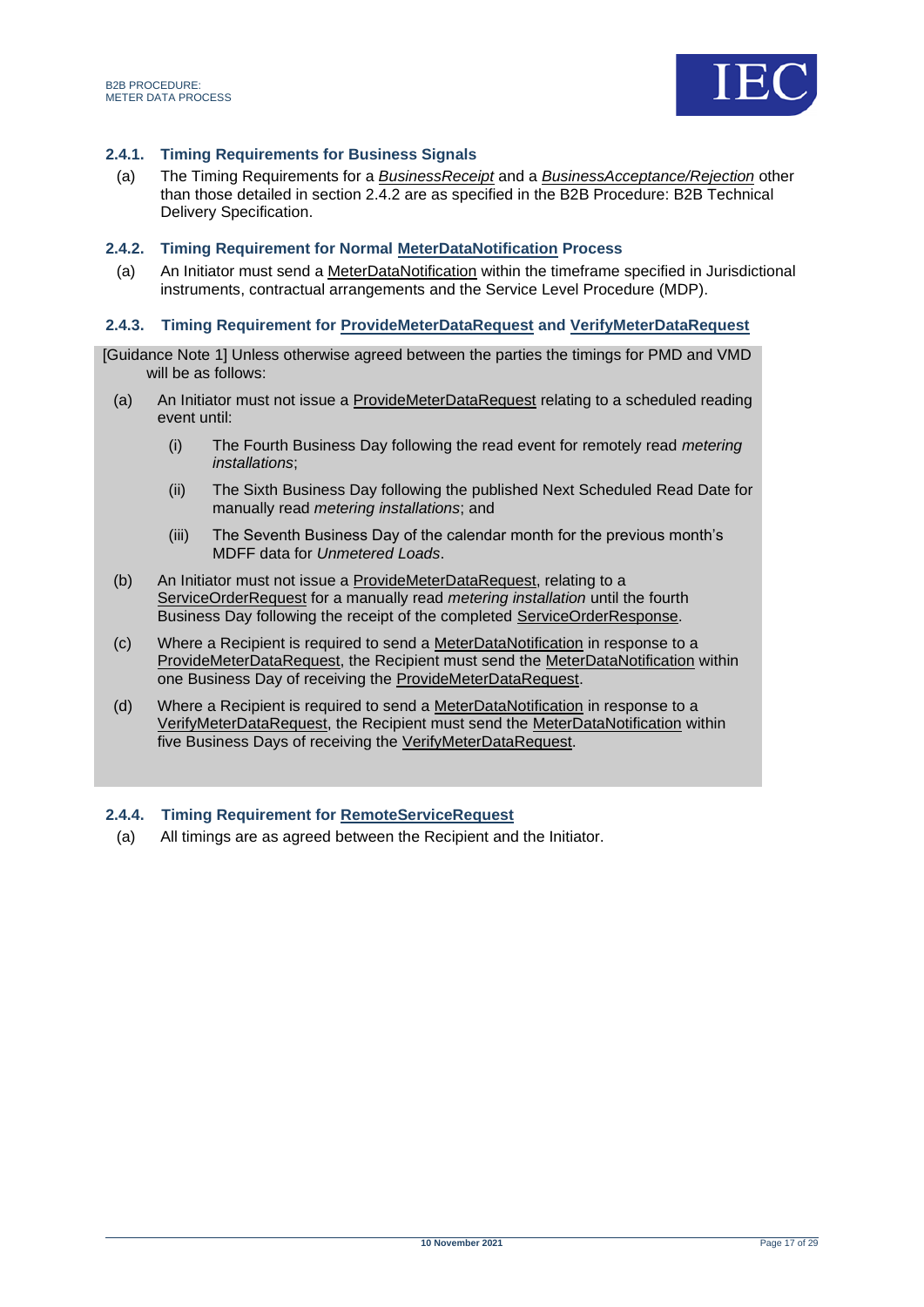

# <span id="page-17-0"></span>**2.5. Business Rules**

#### **2.5.1. Common**

- (a) [Guidance Note 1] MeterDataNotifications may be received out of sequence.
- (b) [Guidance Note 1] Prior to rejecting a MeterDataNotification, ProvideMeterDataRequest or VerifyMeterDataRequest on the basis that the Initiator does not have the correct Role for the *connection point*, Recipients must confirm that this is correct on the basis of information held in MSATS.
- (c) [Guidance Note 1] If a Recipient accepts a MeterDataNotification (with a *BusinessAcceptance/Rejection*) and subsequently discovers a problem with the MDFF data provided, the Recipient may raise a ProvideMeterDataRequest or VerifyMeterDataRequest to resolve the situation.
- (d) Any ProvideMeterDataRequest or VerifyMeterDataRequest with a *StartReadDate* earlier than the time limit prescribed in the NER for holding online data may be rejected by the Recipient.

#### **2.5.2. Meter Data Notification**

- (a) An Initiator issuing a MeterDataNotification must ensure that the MeterDataNotification contains either Accumulation Meter (a *CSVConsumptionData* record*)* or Interval Meter (a *CSVIntervalData* record) data and does not contain a mixture of the two.
- (b) An Initiator must ensure that the MDFF data provided in a MeterDataNotification is the latest version of that data.

#### **2.5.3. Provide Meter Data**

- (a) A Recipient who receives a ProvideMeterDataRequest must determine which Meter Readings the Initiator has requested in accordance with the following:
	- (i) For Accumulation Meters, the Recipient must provide all available MDFF data that the Initiator is entitled to for the inclusive period of the *StartReadDate* and *EndReadDate* specified in the **ProvideMeterDataRequest**. This includes all reading periods that ended in the requested date range.
	- (ii) For Interval Meters, the Recipient must provide all available MDFF data that the Initiator is entitled to for the inclusive period of the *StartReadDate* and *EndReadDate* specified in the ProvideMeterDataRequest.
- (b) If the *EndReadDate* is not provided in a ProvideMeterDataRequest, the Recipient must provide all MDFF data on and after the *StartReadDate* that the Initiator is entitled to receive.
- (c) [Guidance Note 1] Initiators must not repeatedly request MDFF data as a result of a fault within the processing of the data by the Initiator's systems.
- (d) Where an Initiator requests MDFF data in a ProvideMeterDataRequest for a period that covers a change between an Accumulation Meter and an Interval Meter, the Recipient must provide to the Initiator MeterDataNotifications with the MDFF data required for each date range applicable to each *metering installation* type.

#### **2.5.4. Verify Meter Data**

An Initiator must provide values in the fields in the VerifyMeterDataRequest to match the level of the data being queried:

- (a) If the data being queried is at the *NMI* level, only the *NMI* needs to be provided.
- (b) If the data being queried is at the single *meter* level, the *NMI* and the *MeterSerialNumber* must be provided.
- (c) If the data being queried is at an individual Datastream level, the *NMI*, *MeterSerialNumber* and *NMISuffix* must be provided.
- (d) If the data being queried relates to the configuration of a Site, the *NMI* and *NMIConfiguration* must be provided.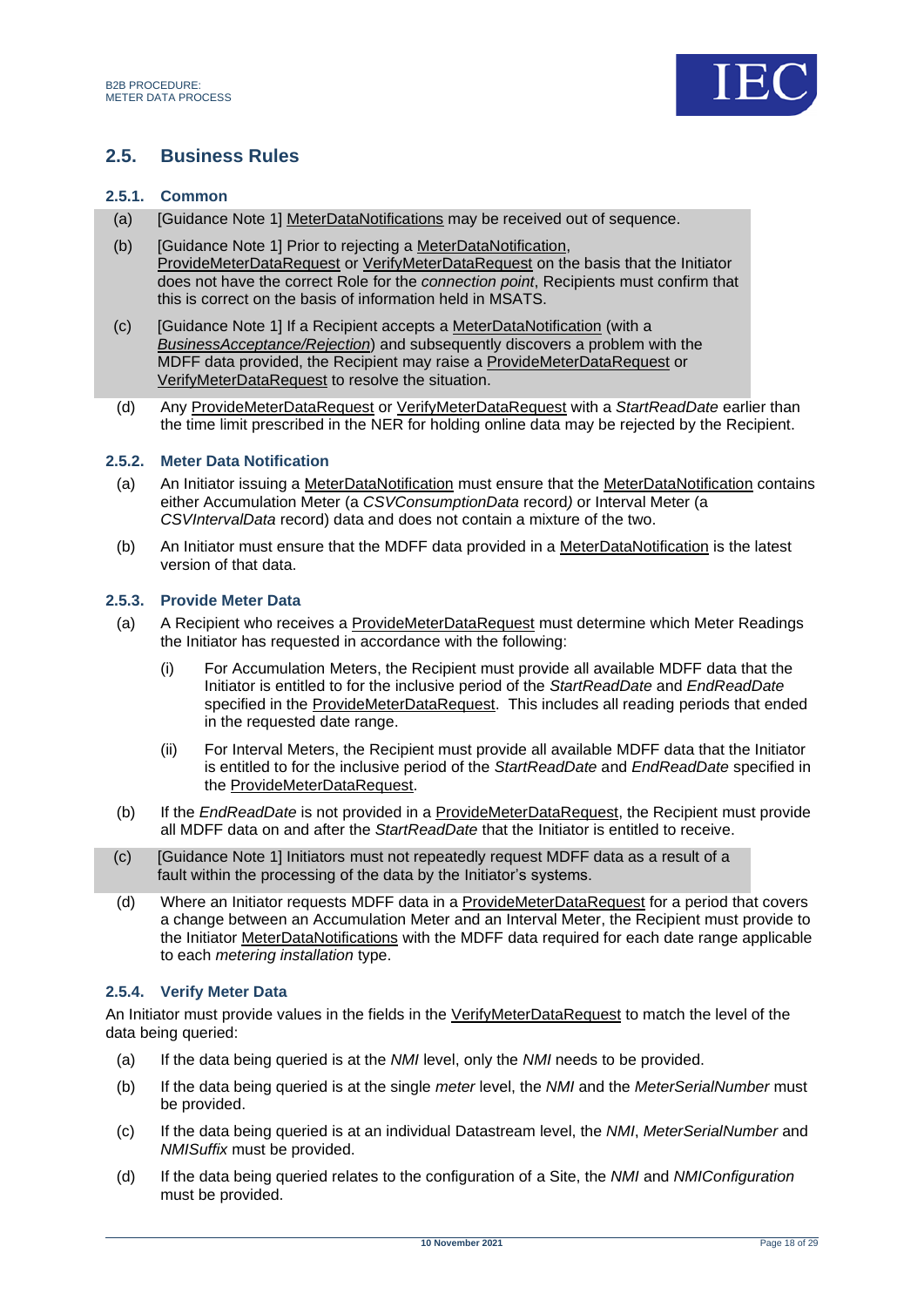

(e) The Initiator must ensure that the *InvestigationCode* and *InvestigationDescription* match the level of data provided as provided in paragraphs (a) - (d).

#### **2.5.4.1. Investigation Codes Usage**

(a) The Initiator must use the appropriate *InvestigationCode* as specified in table 6 to communicate the reason for the VerifyMeterDataRequest.

<span id="page-18-0"></span>

| Table 6 | <b>Investigation Code Explanations</b> |
|---------|----------------------------------------|
|         |                                        |

| <b>InvestigationCode</b>                | <b>Use</b>                                                                                                                                                                                                                                                                                      |
|-----------------------------------------|-------------------------------------------------------------------------------------------------------------------------------------------------------------------------------------------------------------------------------------------------------------------------------------------------|
| Confirm Reading For Vacant<br>Site      | Used where <i>substituted metering data</i> or <i>estimated metering data</i> is provided for a vacant site<br>and the Initiator reasonably believes the consumption is overstated.                                                                                                             |
| Confirm Zero Consumption                | Used where the Initiator requires confirmation of a zero consumption value.                                                                                                                                                                                                                     |
| Incomplete Data                         | Used where the Initiator reasonably believes that they have not received a complete set of<br>data.                                                                                                                                                                                             |
|                                         | This code must only be used following a <b>ProvideMeterDataRequest</b> that has resulted in<br>incomplete MDFF data being provided.                                                                                                                                                             |
| Invalid MDFF Data                       | Used where the Initiator reasonably believes that data in the MDFF data (300/350 line) does<br>not match the configuration information in the MDFF data (200/250 line).                                                                                                                         |
| <b>Invalid Standing Data</b>            | This code is used where the Initiator reasonably believes that the configuration data in the<br>MDFF data is inconsistent with MSATS.<br>The Initiator must not use this code until the required timeframes for updating MSATS have<br>passed.                                                  |
| Missing Datastream                      | Used where the Initiator reasonably believes that the channel/s are incomplete based on the<br>configuration information provided. This could be in the MDFF file or information obtained<br>elsewhere.<br>This code must only be used following a ProvideMeterDataRequest that has resulted in |
|                                         | incomplete MDFF Data being provided.                                                                                                                                                                                                                                                            |
| Require Actual Reading or<br>Substitute | Used where the Initiator reasonably believes that they are entitled to Actual metering data or<br>substituted metering data for a specified period.                                                                                                                                             |
|                                         | This code must only be used following a ProvideMeterDataRequest that has not provided<br>actual or substituted metering data.                                                                                                                                                                   |
| <b>Require Final Substitute</b>         | Used where the Initiator has received a Substitution and reasonably believes they should have<br>received a Substitution with a quality flag of 'F' (see section 2.4 of Metrology Procedure: Part<br>B).                                                                                        |
| Scheduled Reading<br>Required           | Used where the Initiator reasonably believes that the NSRD has lapsed and the MDFF data<br>has not been provided within the required timeframe.                                                                                                                                                 |
|                                         | This code must only be used following a ProvideMeterDataRequest that resulted in Estimated<br><i>metering data</i> being provided.                                                                                                                                                              |
| Service Order Reading<br>Required       | Used where the Initiator has received a ServiceOrderResponse with a ServiceOrderStatus of<br>'Partially Completed' or 'Completed' and the associated MDFF data has not been provided<br>within the required timeframe.                                                                          |
|                                         | The Initiator must provide the ServiceOrderNumber in the InvestigationDescription field. This<br>code must only be used following a ProvideMeterDataRequest that has resulted in Estimated<br>MDFF Data being provided.                                                                         |
| Verify High Reading                     | Used where the Initiator reasonably believes the Meter Reading is too high compared to<br>Historical Data, or following a customer complaint.                                                                                                                                                   |
|                                         | The verification required does not involve a field visit.                                                                                                                                                                                                                                       |
| Verify Low Reading                      | Used where the Initiator reasonably believes the Meter Reading is too low compared to<br>Historical Data, or following a customer complaint.<br>The verification required does not involve a field visit.                                                                                       |
| Verify/Missing Register                 | Used where the Initiator reasonably believes that the registers received in the MDFF do not<br>align with those in MSATS.                                                                                                                                                                       |
|                                         | This code must only be used following a ProvideMeterDataRequest that has resulted in<br>incomplete MDFF Data being provided                                                                                                                                                                     |
| Require Estimate Data                   | Used where the Initiator reasonably believes they are entitled to an <i>Estimation</i> .                                                                                                                                                                                                        |
|                                         | This code must only be used following a ProvideMeterDataRequest that has resulted in a<br>business event code of no data found                                                                                                                                                                  |
| Meter Churn                             | Used where the Initiator reasonable believes that they have not received actual Meter Churn<br>data.                                                                                                                                                                                            |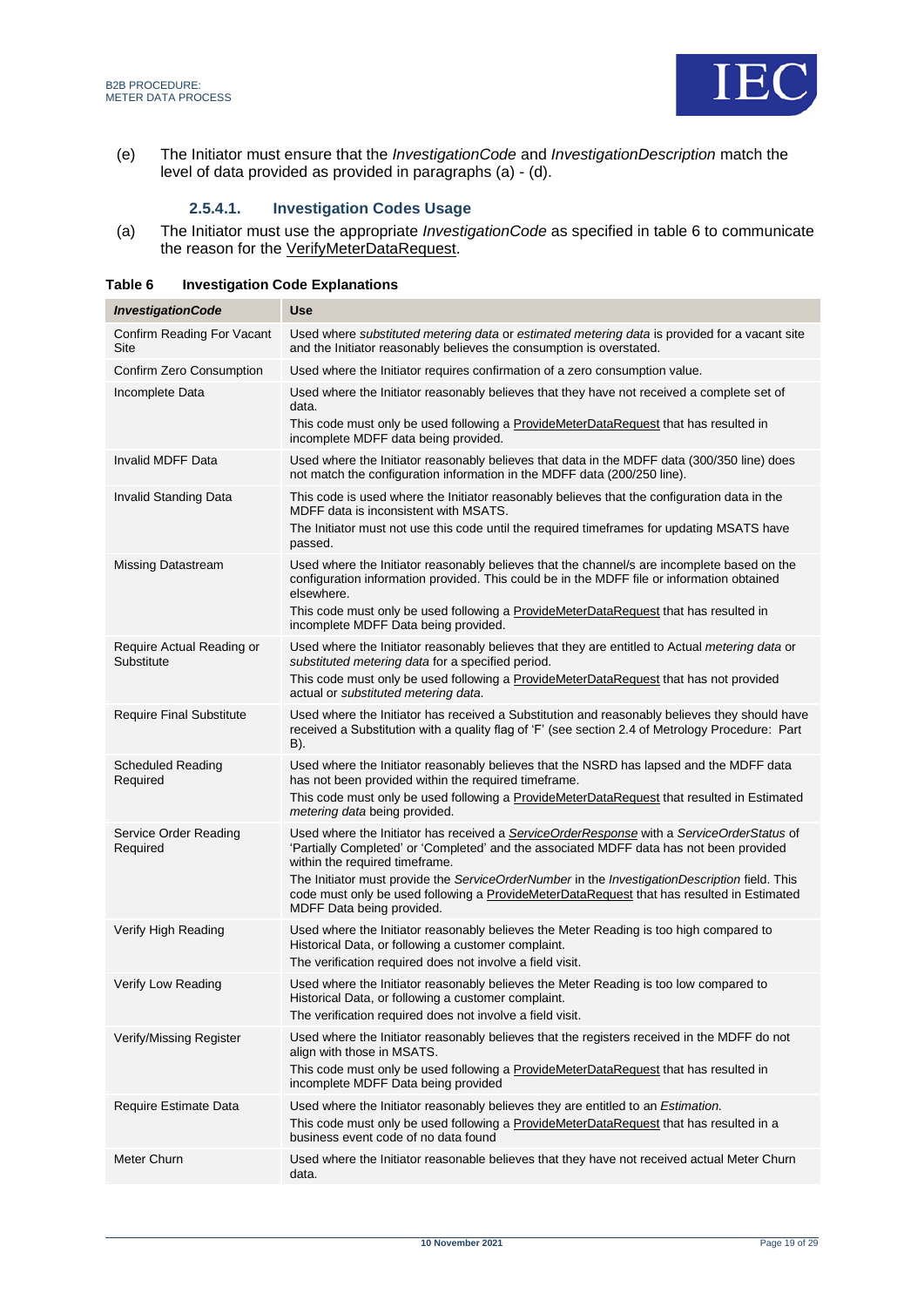

| <i><b>InvestigationCode</b></i> | <b>Use</b>                                                           |
|---------------------------------|----------------------------------------------------------------------|
| Other                           | Any other reason not covered by any other <i>InvestigationCode</i> . |

#### **2.5.5. Remote Service Request**

- (a) The Initiator must populate a RemoteServiceRequest (see Section 3.4)
- (b) The Recipient must send a RemoteServiceResponse (see Section 3.5).
- (c) The details provided in a RemoteServiceResponse must be as per the date and time provided in the request.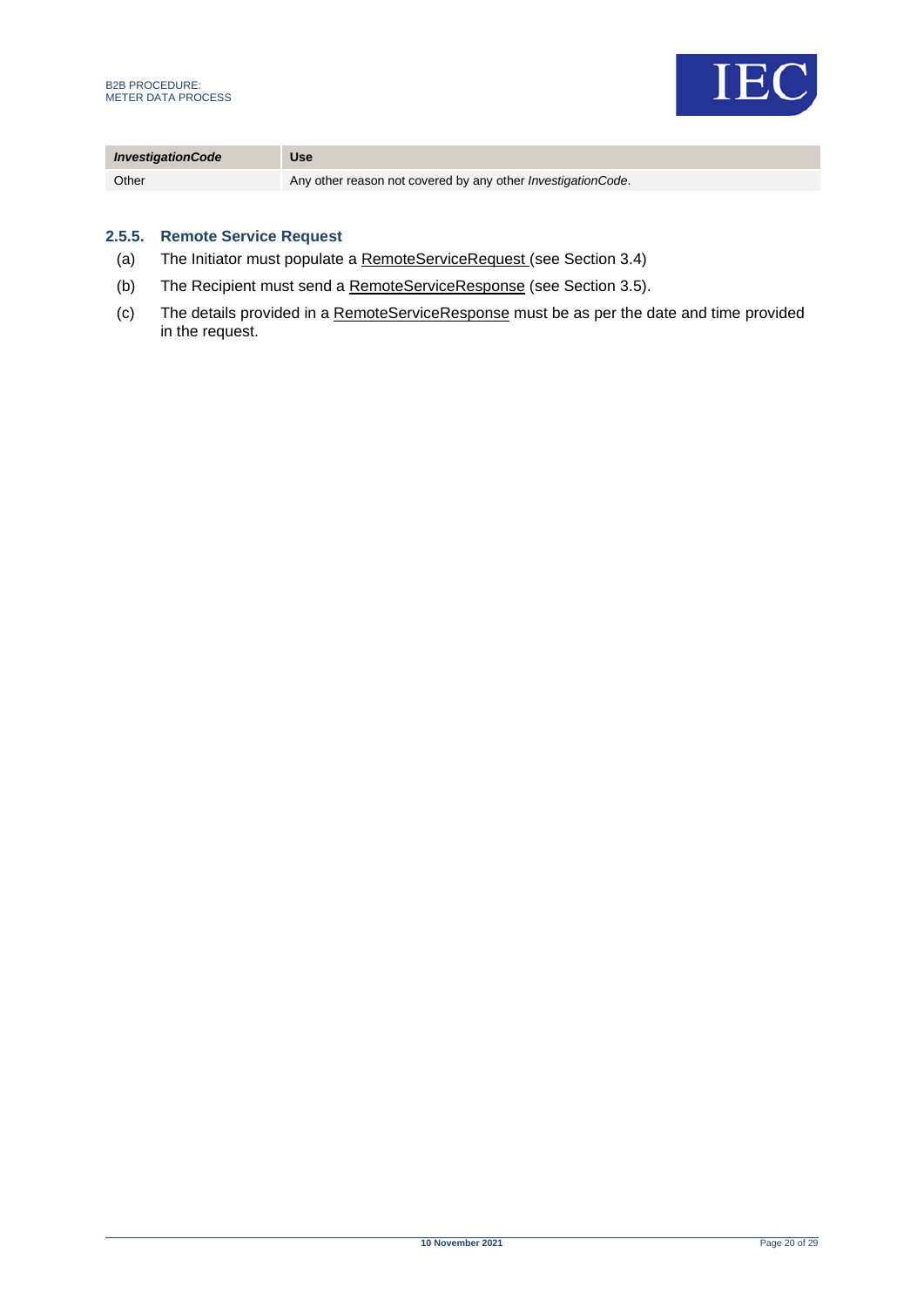

# <span id="page-20-0"></span>**3. TRANSACTIONS**

## **Key**

- $M =$  Mandatory (must be provided in all situations).
- $R$  = Required (must be provided if this information is available or has changed).
- O = Optional (may be provided and should be used if provided).
- $N = Not required (not required and may be ignored if provided).$

## <span id="page-20-1"></span>**3.1. ProvideMeterDataRequest Data**

(a) Initiators must ensure that the ProvideMeterDataRequest conforms to the usage, format and definitional rules detailed in table 7:

#### <span id="page-20-3"></span>**Table 7 ProvideMeterDataRequest Data**

| <b>Field</b>         | Format      | <b>Use</b> | <b>Definition</b>                                                                                                         |
|----------------------|-------------|------------|---------------------------------------------------------------------------------------------------------------------------|
| <i>InitiatorRole</i> | VarChar(4)  | M          | The Initiator's Role requesting the MDFF Data. Participant Role as published in<br>MSATS.                                 |
| RequestID            | VarChar(15) | M          | Initiator defined reference, used for reference and tracking. Must be a new<br>(unused) number, unique for the Initiator. |
| <b>NMI</b>           | Char(10)    | M          | NMI for the connection point missing data.                                                                                |
| <b>NMIChecksum</b>   | Char(1)     | O          | NMI Checksum for the connection point missing data.                                                                       |
| <b>StartReadDate</b> | <b>DATE</b> | M          | The start date for the period for which the Initiator is requesting MDFF data.                                            |
| EndReadDate          | <b>DATE</b> | O          | The end date for the period for which the initiator is requesting MDFF data.                                              |

# <span id="page-20-2"></span>**3.2. VerifyMeterDataRequest Data**

(a) Initiators must ensure that the VerifyMeterDataRequest conforms to the usage, format and definitional rules detailed in table 8:

| <b>Field</b>            | Format       | Use -<br><b>Interval</b><br>Data | Use -<br>Accu<br>mulati<br>on<br>Data | <b>Definition</b>                                                                                                                                                                                                                                                                                        |
|-------------------------|--------------|----------------------------------|---------------------------------------|----------------------------------------------------------------------------------------------------------------------------------------------------------------------------------------------------------------------------------------------------------------------------------------------------------|
| InitiatorRole           | VarChar(4)   | M                                | M                                     | The market role of the Initiator querying the MDFF Data. Participant<br>Role as published in MSATS.                                                                                                                                                                                                      |
| RequestID               | VarChar(15)  | M                                | M                                     | Initiator defined reference, used for reference and tracking. Must<br>be a new (unused) number, unique for the Initiator.                                                                                                                                                                                |
| <b>NMI</b>              | Char(10)     | M                                | M                                     | NMI for the connection point being queried.                                                                                                                                                                                                                                                              |
| <b>NMIChecksum</b>      | Char(1)      | $\circ$                          | $\circ$                               | NMI Checksum for the connection point.                                                                                                                                                                                                                                                                   |
| <b>NMIConfiguration</b> | VarChar(240) | M/N                              | M/N                                   | The NMIConfiguration provided in the MDFF Data being queried. If<br>this value is provided, the expected NMIConfiguration or the<br>perceived problem of the configuration must be provided in the<br>InvestigationDescription field.<br>Refer to 2.5.4 for the rules regarding the usage of this field. |
| <b>MeterSerial</b>      | VarChar(12)  | M/N                              | M/N                                   | Meter Serial ID.<br>Only required if the data being queried is at the single meter level<br>or an individual Datastream level.<br>Refer to section 2.5.4 for the rules regarding the usage of this field.                                                                                                |
| <b>NMISuffix</b>        | Char(2)      | M/N                              | M/N                                   | As defined in the NMI Procedure eg. 'E1','K1','Q2' etc.<br>Mandatory if the data being queried is at an individual Datastream<br>level (ie a single NMISuffix) or if a CurrentRead is provided.<br>Refer to section 2.5.4 for the rules regarding the usage of this field.                               |
| RegisterID              | VarChar(10)  | $\Omega$                         | $\Omega$                              | Register identifier. Defined the same as the RegisterID field in the<br>CATS_Register_Identifier table.<br>May be provided where the data being queried relates to a single<br>RegisterID or if a CurrentRead is provided                                                                                |

#### <span id="page-20-4"></span>**Table 8 VerifyMeterDataRequest Data**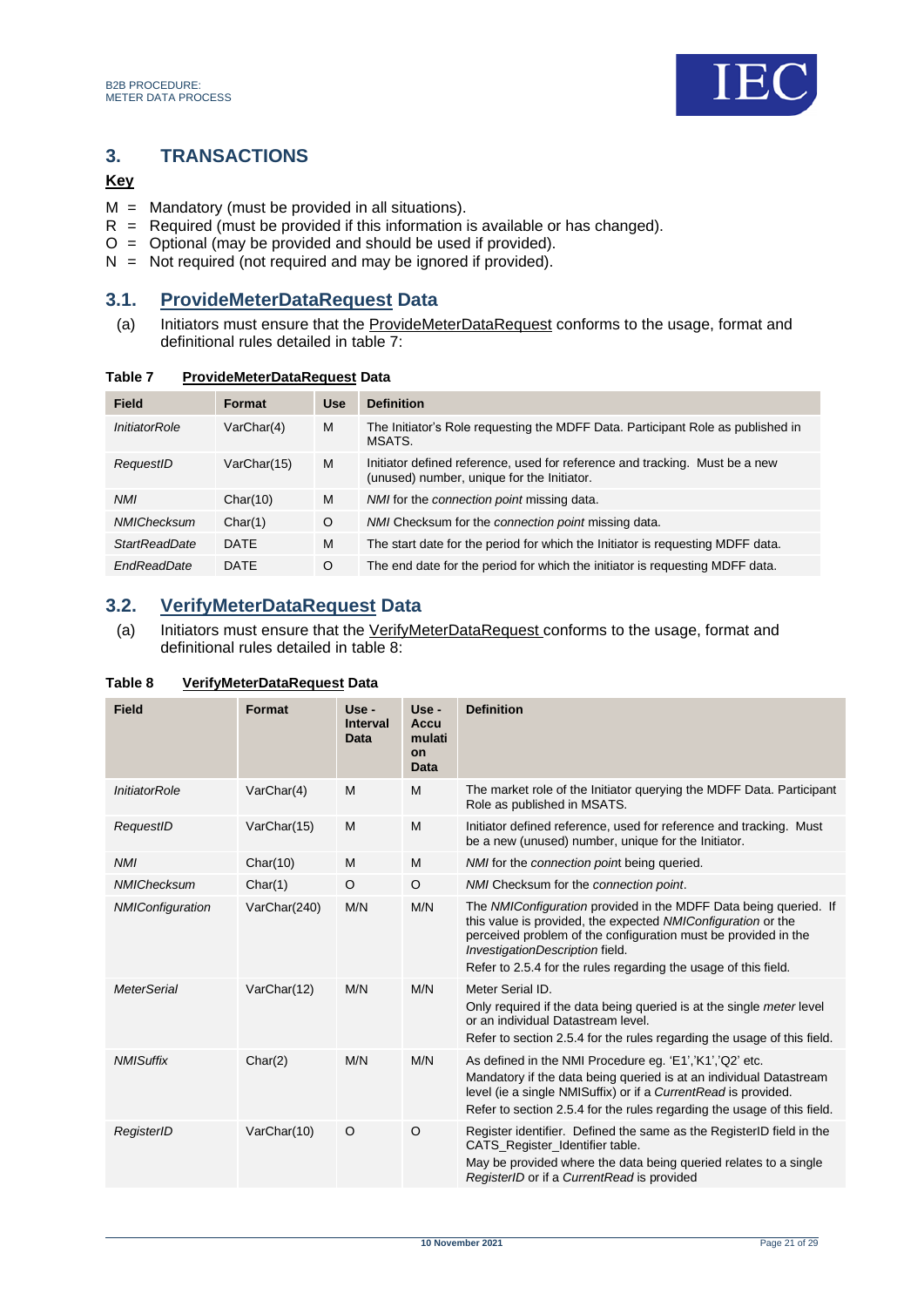

| <b>Field</b>                               | <b>Format</b> | Use -<br><b>Interval</b><br>Data | Use -<br>Accu<br>mulati<br>on<br>Data | <b>Definition</b>                                                                                                                                                                                                                                                                                                                                                                                                                                                                                                                                                                      |
|--------------------------------------------|---------------|----------------------------------|---------------------------------------|----------------------------------------------------------------------------------------------------------------------------------------------------------------------------------------------------------------------------------------------------------------------------------------------------------------------------------------------------------------------------------------------------------------------------------------------------------------------------------------------------------------------------------------------------------------------------------------|
| CurrentRead                                | VarChar(15)   | N                                | M/N                                   | Original Meter Reading provided in the MDFF data being queried.<br>This must be presented as a Register Read. Example of values:<br>1234567.123 or 0012456.123.<br>Values must include leading zeros.<br>Values must be exclusive of <i>meter</i> multipliers.<br>Mandatory for Accumulation Meters if any of the following<br>InvestigationCodes are used:<br>• Confirm Reading For Vacant Site<br>• Verify High Reading<br>• Verify Low Reading<br>• Confirm Zero Consumption<br>If this field is populated, the NMISuffix must be populated and the<br>RegisterID may be populated. |
| <b>CurrentReadDate</b>                     | DATE          | N                                | M/N                                   | Date of the Meter Reading in the MDFF data being queried.<br>Must be provided if <i>CurrentRead</i> is populated.                                                                                                                                                                                                                                                                                                                                                                                                                                                                      |
| <b>CurrentConsumption</b>                  | Numeric(15,3) | N                                | M/N                                   | Original consumption figure (in kWh) in the MDFF data being<br>queried.<br>Must be provided if <i>CurrentRead</i> is populated.                                                                                                                                                                                                                                                                                                                                                                                                                                                        |
| <b>StartReadDate</b>                       | <b>DATE</b>   | M                                | М                                     | The first day of the period the Initiator is querying.                                                                                                                                                                                                                                                                                                                                                                                                                                                                                                                                 |
| <b>EndReadDate</b>                         | <b>DATE</b>   | м                                | O                                     | The last day of the period the Initiator is querying.<br>If querying a single day's <i>interval metering data</i> or a single<br>accumulation Meter Reading, this date is the same as the<br>StartReadDate.                                                                                                                                                                                                                                                                                                                                                                            |
| <i><b>InvestigationCode</b></i>            | VarChar(40)   | M                                | М                                     | Allowed values:<br>• Confirm Reading For Vacant Site<br>• Confirm Zero Consumption<br>• Incomplete Data<br>• Invalid MDFF Data<br>• Invalid Standing Data<br>• Missing Datastream<br>• Require Actual Reading or Substitute<br>• Scheduled Reading Required<br>• Require Final Substitute<br>• Service Order Reading Required<br>• Verify High Reading<br>• Verify Low Reading<br>• Verify/Missing Register<br><b>Require Estimate Data</b><br>$\bullet$<br>• Meter Churn<br>• Other                                                                                                   |
| <i><b>InvestigationDescrip</b></i><br>tion | Varchar(240)  | М                                | М                                     | Free text that must be used to assist the investigation. The Initiator<br>must specify the Meter Reading, the period and the description of<br>the problem.                                                                                                                                                                                                                                                                                                                                                                                                                            |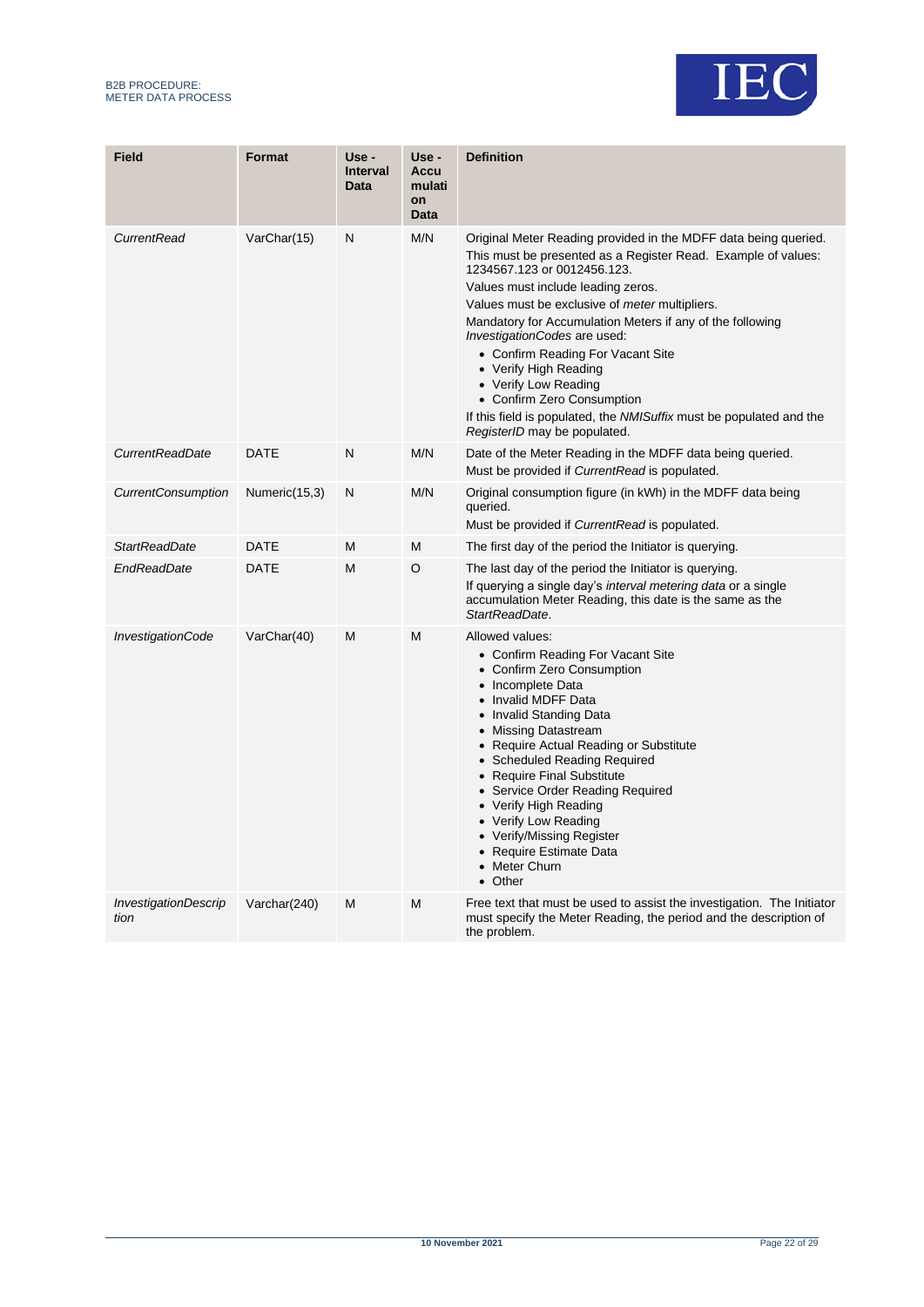

# <span id="page-22-0"></span>**3.3. MeterDataNotification Data**

(a) Initiators must ensure that the MeterDataNotification conforms to the usage, format and definitional rules detailed in table 9:

| <b>Field</b>           | <b>Format</b>  | <b>Use</b> | <b>Definition</b>                                                                                                                                                                                                                                                                                                         |  |  |
|------------------------|----------------|------------|---------------------------------------------------------------------------------------------------------------------------------------------------------------------------------------------------------------------------------------------------------------------------------------------------------------------------|--|--|
| RecipientRole          | VarChar(4)     | M          | The Recipient's Role as published in MSATS.                                                                                                                                                                                                                                                                               |  |  |
| RequestID              | VarChar(15)    | M/N        | The RequestID provided in the initiating Request.<br>Not required when transaction sent as part of the normal Meter Data<br>Notification Process.<br>Mandatory when the transaction is sent to the requesting Initiator as a<br>response to a ProvideMeterDataRequest, VerifyMeterDataRequest or<br>RemoteServiceRequest. |  |  |
| CSVConsumptionData     | <b>CSVDATA</b> | R          | Contains embedded data in CSV format for Accumulation Meters. This is<br>the standard file format for <i>accumulated metering data</i> -defined in a valid<br>MDFF.<br>Refer to 2.5.2a for details of the usage of this field.                                                                                            |  |  |
| <b>CSVIntervalData</b> | <b>CSVDATA</b> | R          | Contains embedded data in CSV format for Interval Meters. This is the<br>standard file format for <i>interval metering data</i> -defined in a valid MDFF.<br>Refer to 2.5.2 a for details of the usage of this field.                                                                                                     |  |  |

## <span id="page-22-2"></span>**Table 9 MeterDataNotification Data**

# <span id="page-22-1"></span>**3.4. RemoteServiceRequest Data**

(a) Initiators must ensure that the RemoteServiceRequest conforms to the usage, format and definitional rules detailed in table 10:

<span id="page-22-3"></span>**Table 10 RemoteServiceRequest Data**

| <b>Field</b>                 | Format      | <b>Use</b> | <b>Definition</b>                                                                                                                                                                                                                                                                                       |
|------------------------------|-------------|------------|---------------------------------------------------------------------------------------------------------------------------------------------------------------------------------------------------------------------------------------------------------------------------------------------------------|
| RequestID                    | VARCHAR(15) | M          | Initiator defined reference, used for reference and tracking. Must be a new<br>(unused) number, unique for the Initiator.                                                                                                                                                                               |
| <b>NMI</b>                   | CHAR(10)    | M          | NMI for the connection point.                                                                                                                                                                                                                                                                           |
| <b>NMIChecksum</b>           | CHAR(1)     | $\circ$    | NMI Checksum for the connection point.                                                                                                                                                                                                                                                                  |
| <b>MeterSerialNum</b><br>ber | VARCHAR(12) | O          | Meter Serial ID(s).<br>This is a repeatable field to allow for the provision of multiple meters.<br>When left blank it indicates that the service applies to all meters associated<br>with the NMI.                                                                                                     |
| <b>ServiceType</b>           | VARCHAR(40) | M          | Describes the specific service required<br><b>Standard Values:</b><br>Remote On Demand Meter Read<br>$\bullet$<br>Metering Installation Inquiry<br>$\bullet$<br>Start Remote Scheduled Meter Read<br>Stop Remote Scheduled Meter Read<br>Change Remote Scheduled Meter Read<br><user defined=""></user> |
| <b>RequestCode</b>           | VARCHAR(40) | M          | Describes the specific type of measurement/data that the initiator requires.<br>Standard values:<br><b>Meter Contactor Status</b><br>Voltage<br>Current<br>Average Voltage<br>Events<br>Frequency<br><b>Active Energy</b><br><b>Reactive Energy</b><br><b>Index Read</b><br><user defined=""></user>    |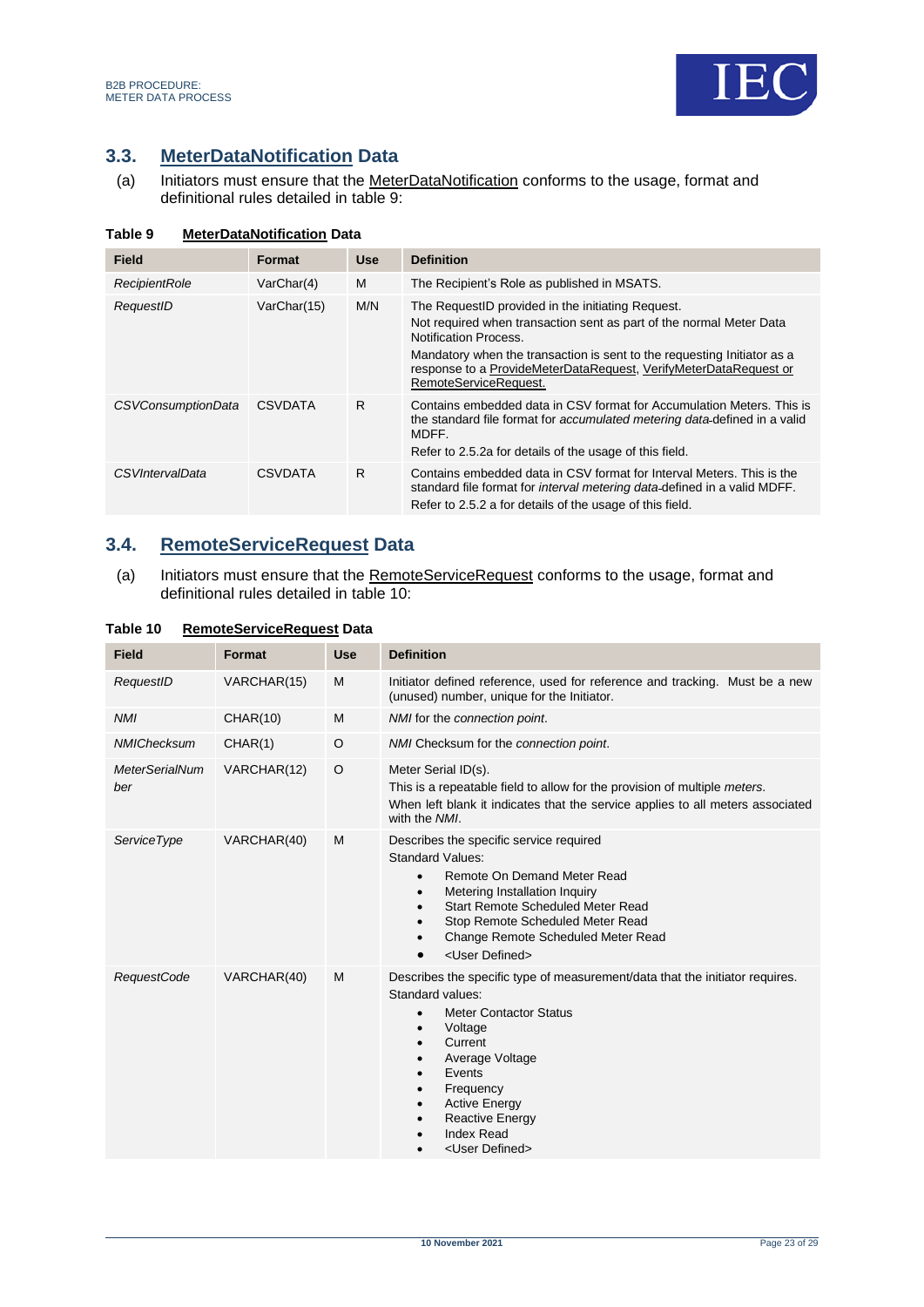

| <b>Field</b>         | Format          | <b>Use</b> | <b>Definition</b>                                                                                                                                                                                                                                                                                                                                                                   |
|----------------------|-----------------|------------|-------------------------------------------------------------------------------------------------------------------------------------------------------------------------------------------------------------------------------------------------------------------------------------------------------------------------------------------------------------------------------------|
| <b>ResponseForma</b> | VARCHAR(20)     | M          | This defines the structure of the response payload as agreed between the<br>Initiator and Recipient<br><b>Standard Values:</b><br><b>MDN</b><br><b>CSV</b><br><b>MDFF</b><br><b>XML</b><br>BASE64<br><user defined=""><br/>Where MDN is used the response will follow existing meter data delivery<br/>mechanisms. Otherwise the return data will be in the response payload</user> |
| <b>FromDateTime</b>  | <b>DATETIME</b> | $\circ$    | When blank assumes current date and time. The time will be EST unless<br>otherwise agreed.                                                                                                                                                                                                                                                                                          |
| <b>ToDateTime</b>    | <b>DATETIME</b> | $\circ$    | When blank assumes current date and time. The time will be EST unless<br>otherwise agreed.                                                                                                                                                                                                                                                                                          |
| UserDef1             | VARCHAR(240)    | $\circ$    | Usage agreed between initiator and recipient.<br>Can be used for example to define different measurement periods for the<br>response, or measurement such as power factor, or request secondary data<br>streams in the response.                                                                                                                                                    |
| UserDef <sub>2</sub> | VARCHAR(240)    | $\circ$    | Usage agreed between initiator and recipient.                                                                                                                                                                                                                                                                                                                                       |
| UserDef3             | VARCHAR(240)    | O          | Usage agreed between initiator and recipient.                                                                                                                                                                                                                                                                                                                                       |
| UserDef4             | VARCHAR(240)    | $\circ$    | Usage agreed between initiator and recipient.                                                                                                                                                                                                                                                                                                                                       |
| UserDef5             | VARCHAR(240)    | $\circ$    | Usage agreed between initiator and recipient.                                                                                                                                                                                                                                                                                                                                       |
| UserDef6             | VARCHAR(240)    | $\circ$    | Usage agreed between initiator and recipient.                                                                                                                                                                                                                                                                                                                                       |
| UserDef7             | VARCHAR(240)    | O          | Usage agreed between initiator and recipient.                                                                                                                                                                                                                                                                                                                                       |
| UserDef8             | VARCHAR(240)    | O          | Usage agreed between initiator and recipient.                                                                                                                                                                                                                                                                                                                                       |
| UserDef9             | VARCHAR(240)    | O          | Usage agreed between initiator and recipient.                                                                                                                                                                                                                                                                                                                                       |
| UserDef10            | VARCHAR(240)    | O          | Usage agreed between initiator and recipient.                                                                                                                                                                                                                                                                                                                                       |

# <span id="page-23-0"></span>**3.5. RemoteServiceResponse Data**

(a) Recipients must ensure that the RemoteServiceResponse conforms to the usage, format and definitional rules detailed in table 11:

| Field                        | Format      | <b>Use</b> | <b>Definition</b>                                                                                                                                                                                                                                                                                                                              |
|------------------------------|-------------|------------|------------------------------------------------------------------------------------------------------------------------------------------------------------------------------------------------------------------------------------------------------------------------------------------------------------------------------------------------|
| RequestID                    | VARCHAR(15) | M          | Initiator defined reference, used for reference and tracking. Must be a new<br>(unused) number, unique for the Initiator.                                                                                                                                                                                                                      |
| <b>NMI</b>                   | CHAR(10)    | M          | NMI for the connection point.                                                                                                                                                                                                                                                                                                                  |
| <b>NMIChecksum</b>           | CHAR(1)     | $\circ$    | <i>NMI</i> Checksum for the <i>connection point.</i>                                                                                                                                                                                                                                                                                           |
| <b>MeterSerialNum</b><br>ber | VARCHAR(12) | M          | Meter Serial ID(s).<br>This is a repeatable field to allow for the provision of multiple <i>meters</i> .                                                                                                                                                                                                                                       |
| ServiceType                  | VARCHAR(40) | M          | Describes the specific service required<br><b>Standard Values:</b><br>Remote On Demand Meter Read<br>$\bullet$<br>Metering Installation Inquiry<br>$\bullet$<br>Start Remote Scheduled Meter Read<br>$\bullet$<br>Stop Remote Scheduled Meter Read<br>$\bullet$<br>Change Remote Scheduled Meter Read<br>$\bullet$<br><user defined=""></user> |

<span id="page-23-1"></span>

| <b>RemoteServiceResponse Data</b><br>Table 11 |  |
|-----------------------------------------------|--|
|-----------------------------------------------|--|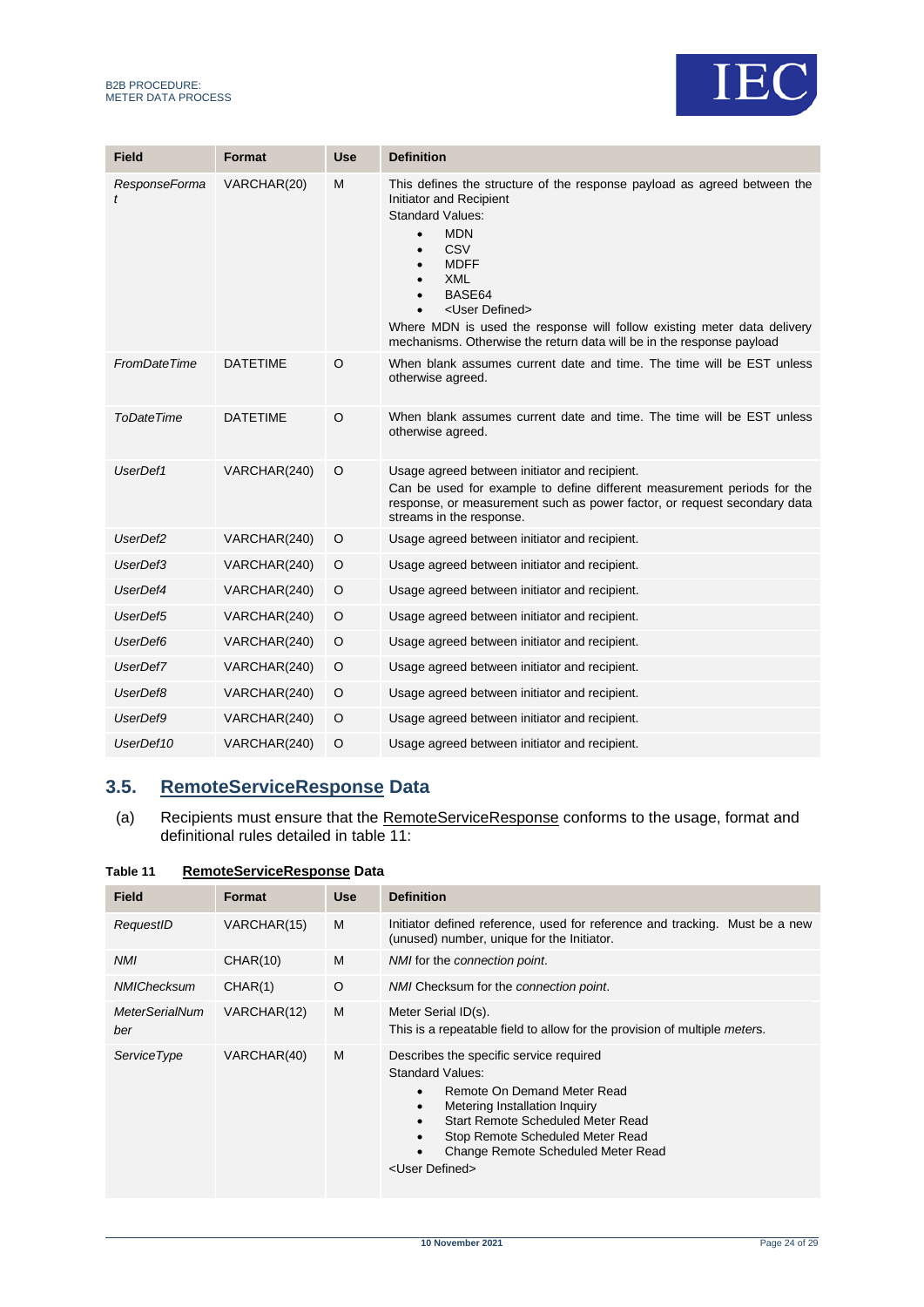

| <b>Field</b>              | Format          | <b>Use</b>  | <b>Definition</b>                                                                                                                                                                                                                                                                                                                                                                         |
|---------------------------|-----------------|-------------|-------------------------------------------------------------------------------------------------------------------------------------------------------------------------------------------------------------------------------------------------------------------------------------------------------------------------------------------------------------------------------------------|
| RequestCode               | VARCHAR(40)     | М           | Describes the specific type of measurement/data that the initiator requires.<br>Standard values:<br><b>Meter Contactor Status</b><br>$\bullet$<br>Voltage<br>$\bullet$<br>Current<br>Average Voltage<br>Events<br>Frequency<br><b>Active Energy</b><br>Reactive Energy<br><b>Index Read</b><br><user defined=""></user>                                                                   |
| <b>ResponseForma</b><br>t | VARCHAR(20)     | M           | This defines the structure of the response payload as agreed between the<br>Initiator and Recipient<br><b>Standard Values:</b><br><b>MDN</b><br>$\bullet$<br>CSV<br><b>MDFF</b><br><b>XML</b><br>BASE64<br><user defined=""><br/>Where MDN is used the response will follow existing meter data delivery<br/>mechanisms. Otherwise the return data will be in the response payload</user> |
| <b>FromDateTime</b>       | <b>DATETIME</b> | O           | When blank assumes current date and time. The time will be EST unless<br>otherwise agreed.                                                                                                                                                                                                                                                                                                |
| ToDateTime                | <b>DATETIME</b> | O           | When blank assumes current date and time. The time will be EST unless<br>otherwise agreed.                                                                                                                                                                                                                                                                                                |
| UserDef1                  | VARCHAR(240)    | O           | Usage agreed between initiator and recipient. Can be used for example to<br>define different measurement periods for the response, or measurement such<br>as power factor, or request secondary data streams in the response.                                                                                                                                                             |
| UserDef2                  | VARCHAR(240)    | O           | Usage agreed between initiator and recipient.                                                                                                                                                                                                                                                                                                                                             |
| UserDef3                  | VARCHAR(240)    | O           | Usage agreed between initiator and recipient.                                                                                                                                                                                                                                                                                                                                             |
| UserDef4                  | VARCHAR(240)    | O           | Usage agreed between initiator and recipient.                                                                                                                                                                                                                                                                                                                                             |
| UserDef5                  | VARCHAR(240)    | O           | Usage agreed between initiator and recipient.                                                                                                                                                                                                                                                                                                                                             |
| UserDef6                  | VARCHAR(240)    | O           | Usage agreed between initiator and recipient.                                                                                                                                                                                                                                                                                                                                             |
| UserDef7                  | VARCHAR(240)    | O           | Usage agreed between initiator and recipient.                                                                                                                                                                                                                                                                                                                                             |
| UserDef8                  | VARCHAR(240)    | O           | Usage agreed between initiator and recipient.                                                                                                                                                                                                                                                                                                                                             |
| UserDef9                  | VARCHAR(240)    | $\circ$     | Usage agreed between initiator and recipient.                                                                                                                                                                                                                                                                                                                                             |
| UserDef10                 | VARCHAR(240)    | $\circ$     | Usage agreed between initiator and recipient.                                                                                                                                                                                                                                                                                                                                             |
| ResponsePaylo<br>ad       | DATA            | O           | Payload in the format as described in Response Format                                                                                                                                                                                                                                                                                                                                     |
| ErrorCode                 | VARCHAR(4)      | M           | $0 =$ success. Other codes as agreed between parties                                                                                                                                                                                                                                                                                                                                      |
| ErrorDescription          | VARCHAR(240)    | M/N         | Description of the Error<br>Mandatory when Error Code does not equal 0                                                                                                                                                                                                                                                                                                                    |
| ProductCode               | VARCHAR(10)     | $\mathsf O$ | Product code of the service<br>This field repeats to allow provision of details for multiple Product Codes.                                                                                                                                                                                                                                                                               |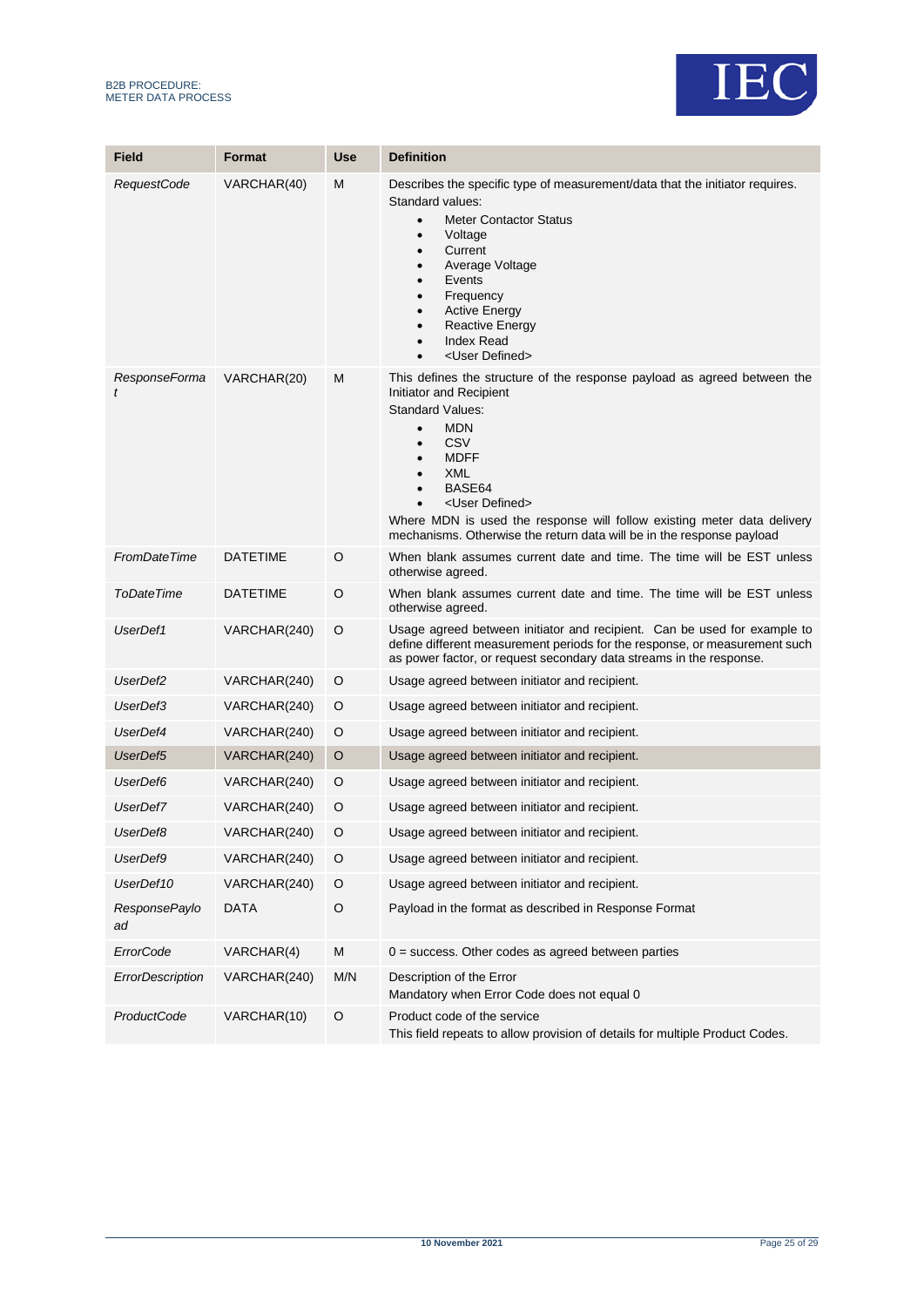

# <span id="page-25-0"></span>*3.6. BusinessAcceptance/Rejection*

(a) A Participant must ensure that a *BusinessAcceptance/Rejection* has a *Status* as specified in table 12:

| <b>Field</b>  | Format      | <b>Use</b> | <b>Definition</b>                                                                                                                                                   |
|---------------|-------------|------------|---------------------------------------------------------------------------------------------------------------------------------------------------------------------|
| <b>Status</b> | Enumeration | M          | Permitted content:<br>Accept<br>$\bullet$<br>Partial<br>$\bullet$<br>Reject<br>$\bullet$<br>Refer to Clause 2.2.2, 2.2.3, 2.2.4, 2.2.5 and the B2B Guide for usage. |

#### <span id="page-25-1"></span>**Table 12** *Business Acceptance/Rejection* **Data**

(b) If the *Status* is not 'Accept', a Participant must provide one or more of the Event blocks in table 13:

| <b>Field</b> | Format               | <b>Use</b> | <b>Definition</b>                                                                                                                                                                                                                                                                                                                                           |
|--------------|----------------------|------------|-------------------------------------------------------------------------------------------------------------------------------------------------------------------------------------------------------------------------------------------------------------------------------------------------------------------------------------------------------------|
| EventCode    | NUMERIC(4)           | M          | A code to indicate the reason for the rejection. Applicable codes are in the table at<br>3.7. A positive number.                                                                                                                                                                                                                                            |
| Keylnfo      | NUMERIC(x8)          | M/N        | If this field is populated with a number, the number is the line number within the<br>CSV data block that the event occurred.<br>If the field is not populated, the EventCode refers to the aseXML transaction, not<br>the CSV data.                                                                                                                        |
| Context      | EventContext         | M/N        | The Data Element in the received Business Document that cause the Event.<br>For an error in the CSV data block ( <i>Keylnfo</i> is populated) this will be a copy of the<br>line where the event was found. Where the line is longer than the field size<br>available, the field is to be fully populated starting from the first character of the<br>line. |
| Explanation  | Unlimited<br>Varchar | M/O        | An explanation of the event. Must be provided where the Business Event requires<br>an Explanation.                                                                                                                                                                                                                                                          |

#### <span id="page-25-2"></span>**Table 13** *BusinessAcceptance/Rejection* **Data for MeterDataNotification if not Accepted**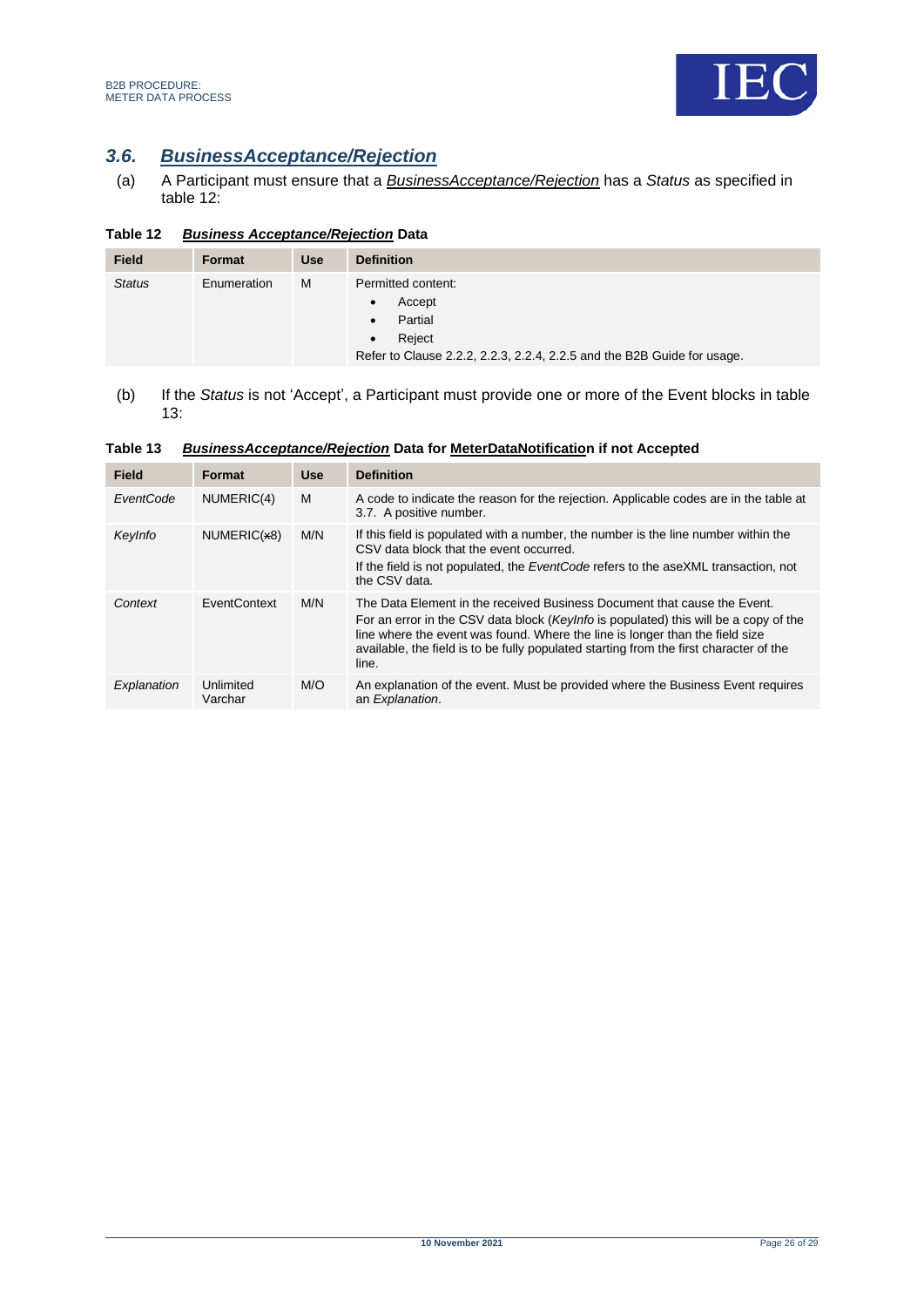## **3.7. Applicable Events**

- (a) Participants must use the most relevant Business Event(s). Where multiple *EventCode(s)* are applicable these may be provided.
- (b) Where the *EventCode* is not in the aseXML reserved range (0-999), an *EventCodeDescription* should be included in accordance with the aseXML Guidelines.
- (c) The relevant Business Events and *EventCode(s)* are in table 14.

#### **Table 14 Meter Data Process - Business Event Details**

<span id="page-26-1"></span><span id="page-26-0"></span>

| <b>Business Event</b>                                                                         | Explanation<br>Required | Severity    | <b>MeterData</b><br>Notification | <b>ProvideMeter</b><br>DataRequest | VerifyMeter<br>DataRequest | ervice<br>RemoteSe<br>Request | Event Code | <b>Relevant Procedure Clause</b><br>or Reference Notes                                                                                                               |
|-----------------------------------------------------------------------------------------------|-------------------------|-------------|----------------------------------|------------------------------------|----------------------------|-------------------------------|------------|----------------------------------------------------------------------------------------------------------------------------------------------------------------------|
| Requested data has previously been sent in response to a<br>previous ProvideMeterDataRequest. | <b>No</b>               | Error       |                                  | Yes                                |                            |                               | 1936       | Initiator has made more than one request for the<br>same version of the MDFF data.                                                                                   |
| Participant is not entitled to requested data for part of the<br>date range requested         | <b>No</b>               | Information |                                  | Yes                                |                            |                               | 1934       | The Severity is 'Information' as the Recipient will<br>send a MeterDataNotification to the Initiator with the<br>available MDFF data.<br>Refer Clauses 2.2.3 & 2.2.4 |
| Participant is not entitled to requested data for part of the<br>date range requested         | <b>No</b>               | Error       |                                  |                                    | Yes                        |                               | 1934       | The Severity is 'Error' as the Recipient will not send<br>a MeterDataNotification to the Initiator with the<br>available MDFF data.<br>Refer Clauses 2.2.3 & 2.2.4   |
| Participant is not entitled to requested data for date range<br>requested                     | <b>No</b>               | Error       |                                  | Yes                                | Yes                        | Yes                           | 1933       | General market principle.                                                                                                                                            |
| Insufficient information provided to action Request.                                          | Yes                     | Error       |                                  |                                    | Yes                        |                               | 1958       | The Initiator has not clearly defined the reading, the<br>period and the description of the problem.                                                                 |
| NSRD not past yet (ie allowed timeframe to provide<br>reading has not expired yet).           | <b>No</b>               | Error       |                                  |                                    | Yes                        |                               | 1948       |                                                                                                                                                                      |
| Query has been investigated and no change made to the<br><b>MDFF</b> Data.                    | Yes                     | Error       |                                  |                                    | Yes                        |                               | 1959       |                                                                                                                                                                      |
| StartReadDate is before the MDP SLP on-line storage<br>requirement.                           | <b>No</b>               | Information |                                  | Yes                                | Yes                        |                               | 1960       | 2.5.1d                                                                                                                                                               |
| Requested data is no longer on-line                                                           | <b>No</b>               | Error       |                                  | Yes                                | Yes                        |                               | 1946       | 2.5.1 <sub>d</sub>                                                                                                                                                   |
| No data found                                                                                 | <b>No</b>               | Error       |                                  | Yes                                | Yes                        |                               | 1931       |                                                                                                                                                                      |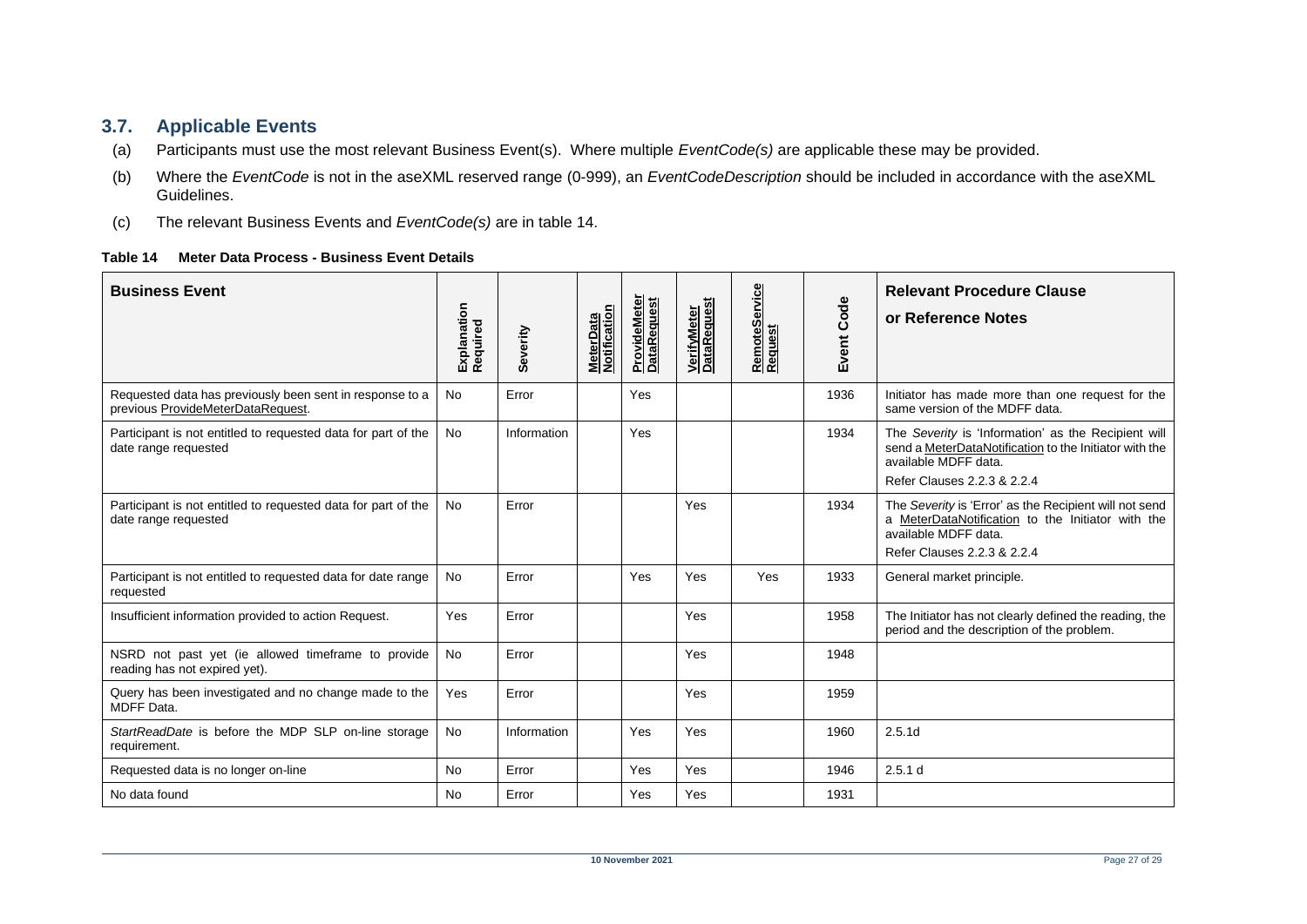| <b>Business Event</b>                                                                                        | Explanation<br>Required | Severity    | <b>MeterData</b><br>Notification | ProvideMeter<br>DataRequest | VerifyMeter<br>DataRequest | RemoteService<br>Request | Event Code  | <b>Relevant Procedure Clause</b><br>or Reference Notes                                                       |
|--------------------------------------------------------------------------------------------------------------|-------------------------|-------------|----------------------------------|-----------------------------|----------------------------|--------------------------|-------------|--------------------------------------------------------------------------------------------------------------|
| New request with previously used RequestID.                                                                  | Yes                     | Error       |                                  | Yes                         | Yes                        | Yes                      | 1913        |                                                                                                              |
| NMI abolished.                                                                                               | <b>No</b>               | Error       |                                  | Yes                         | Yes                        | Yes                      | 1961        |                                                                                                              |
| No active meters.                                                                                            | <b>No</b>               | Error       |                                  | Yes                         | Yes                        | Yes                      | 1962        |                                                                                                              |
| Recipient is not the MDP for the whole period.                                                               | <b>No</b>               | Information |                                  | Yes                         |                            |                          | 1963        |                                                                                                              |
| Recipient is not the MDP for the whole period.                                                               | <b>No</b>               | Error       |                                  |                             | Yes                        |                          | 1963        |                                                                                                              |
| Recipient is not responsible for the supplied NMI.                                                           | Yes                     | Error       |                                  | Yes                         | Yes                        | Yes                      | 1923        | The Recipient is not responsible for the NMI.                                                                |
| Format problem found in MDFF                                                                                 | Yes                     | Error       | Yes                              |                             |                            |                          | 1925        | An error occurred while loading the MDFF. Status<br>indicates the data that has been rejected (Table<br>11)  |
| Required timeframe for updating MSATS has not passed                                                         | <b>No</b>               | Error       |                                  |                             | Yes                        |                          | 1968        | Used where the Initiator has not waited the<br>required time for MSATS to be updated.                        |
| <b>Invalid Request</b>                                                                                       | Yes                     | Error       |                                  |                             | Yes                        |                          | 1969        | Used where the Request does not make sense to<br>the Recipient.                                              |
| Recipient did not initiate request                                                                           | Yes                     | Error       | Yes                              |                             |                            |                          | 206         | Standard aseXML Code.<br>The RequestID in the MeterDataNotification is not<br>one provided by the Recipient. |
| Accept                                                                                                       | <b>No</b>               | Information | Yes                              | Yes                         | Yes                        | Yes                      | $\mathbf 0$ | Standard aseXML Code                                                                                         |
| Data missing. Details provided in Explanation                                                                | Yes                     | Error       | Yes                              | Yes                         | <b>Yes</b>                 | Yes                      | 201         | Standard aseXML Code<br>Used where data with a usage of Required in the<br>Procedure is missing.             |
| Invalid data. Details provided in Explanation                                                                | Yes                     | Error       | Yes                              | Yes                         | Yes                        | Yes                      | 202         | Standard aseXML Code<br>Covers situations where the data in a field or<br>combination of fields is invalid.  |
| Request matches an existing Request. The TransactionID<br>of the related Request is provided in Explanation. | Yes                     | Error       |                                  |                             | Yes                        |                          | 1965        |                                                                                                              |